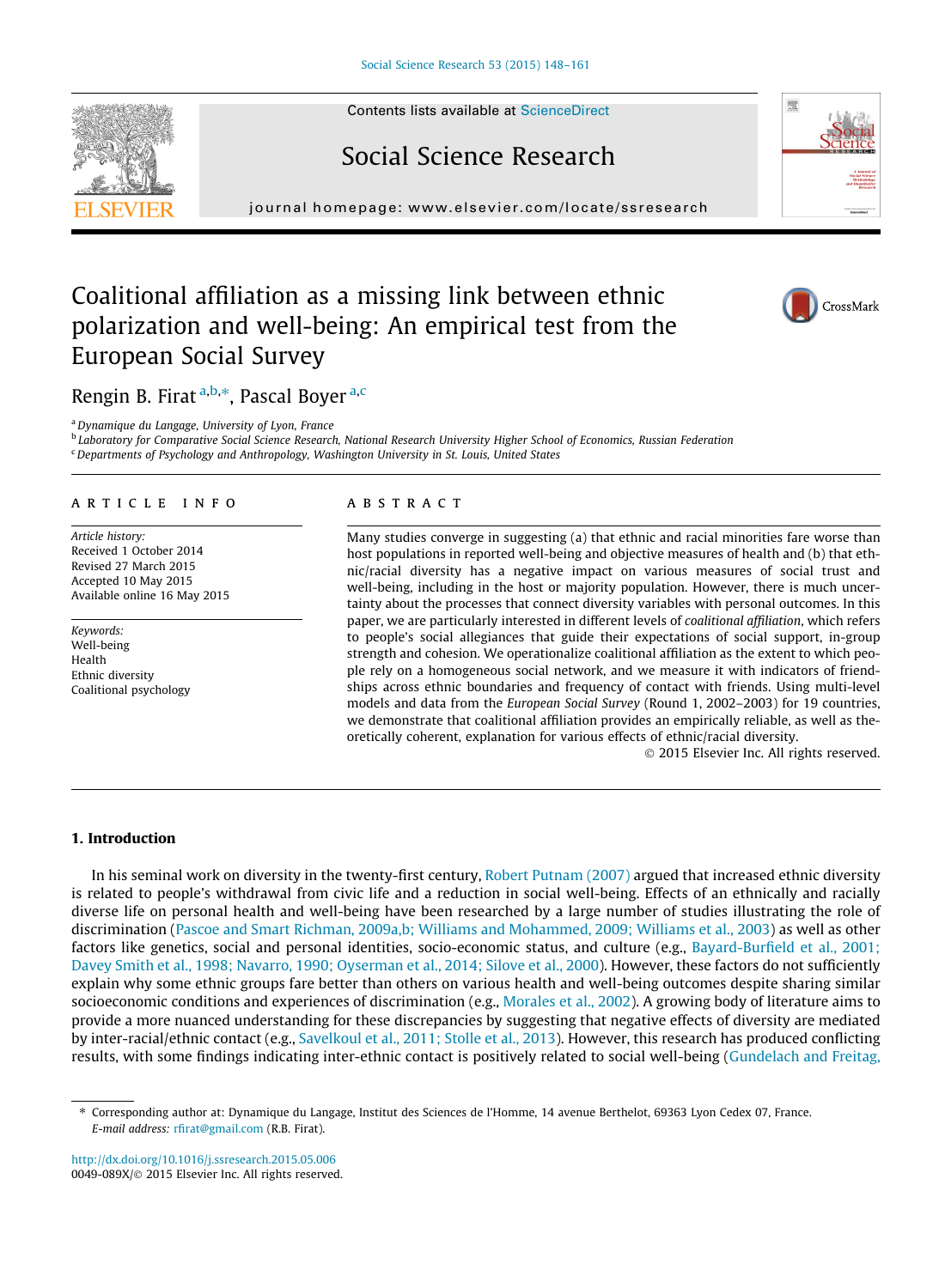[2014; Stolle et al., 2013\)](#page-11-0), while others suggest a negative association ([Stolle and Harell, 2013; Koopmans and Veit, 2014](#page-12-0)). Also, these studies have not yet explored the relationship between diversity and personal well-being outcomes.

Here, we focus on an evolutionary psychological process that may reconcile some of these discordant findings, and help specify the links between perceived diversity on the one hand and subjective health and well-being on the other. We propose that human coalitional psychology, i.e., evolved cognitive and emotional capacities for building and maintaining coalitions ([Kurzban et al., 2001; Tooby and Cosmides, 2010](#page-11-0)), can help explain the links between ethnic/racial diversity and well-being. We particularly focus on a crucial component of coalitional psychology, namely coalitional safety, defined as an intuitive evaluation of perceived support and strength of one's alliances. We operationalize coalitional safety through coalitional affiliation, a measure of people's intuitive expectations of support from similar individuals. We aim to demonstrate, using multi-level analysis on the European Social Survey (Round 1, 2002–2003), that coalitional affiliation provides an empirically reliable, as well as theoretically coherent, explanation for various effects of perceived ethnic/racial diversity on well-being and health. This view complements cross-national research on the effects of inter-group contact on social well-being ([Gundelach and](#page-11-0) [Freitag, 2014; Koopmans and Veit, 2014; Stolle et al., 2008\)](#page-11-0) by providing evidence for a psychological mechanism linking diverse inter-ethnic social interactions with individual-level well-being.

#### 2. Background

#### 2.1. Diversity, well-being and health

Multiple studies show that ethnic diversity has important implications for well-being and health, especially for members of ethnic minority groups. Ethnic and racial minorities fare worse on various health outcomes, and rate their well-being lower than non-minority members of a nation. For example, Blacks have lower levels of subjective well-being [\(Thoits and](#page-12-0) [Hewitt, 2001](#page-12-0)), higher mortality rates [\(Geronimus et al., 1996; Kochanek et al., 2004](#page-11-0)), higher hypertension prevalence ([Egan et al., 2010](#page-11-0)) and are more likely to be obese ([Flegal et al., 2012](#page-11-0)) than Whites in the U.S. Native tribal groups in New Zealand, Australia, Canada and the U.S. have higher rates of disease-specific mortality rates than non-indigenous populations [\(Bramley et al., 2004](#page-10-0)). Health disparities extend beyond racial lines. Immigrants in the U.S. and other Western countries have poorer health than natives. Immigrants and refugees in the U.S. have higher rates of mental health problems such as depression, anxiety and post-traumatic stress disorders ([Fox et al., 2001; Pumariega et al., 2005\)](#page-11-0) and immigrants rate their health worse than the host population [\(Finch and Vega, 2003](#page-11-0)). Other studies also demonstrated the disadvantages in especially mental health and well-being of immigrants in Europe. For example, suicide attempts were higher among younger women of Mediterranean origin than their German counterparts in a psychiatric ward in Frankfurt [\(Storch and Poutska,](#page-12-0) [2000\)](#page-12-0). Moroccan women in Spain rated their psychological well-being (i.e., happiness and life-satisfaction) much lower than Spanish women ([Martinez Garcia et al., 2002](#page-11-0)).

Socio-economic inequalities and poverty play an important role in explaining health disparities across ethnic and racial lines ([Braveman et al., 2010; Nazroo and Williams, 2006; Nazroo, 2003\)](#page-10-0). However, even after taking into account socio-economic and demographic factors, disparities in health persist, steering researchers' attention towards discrimination and experiences of racism as potential contributors to health inequalities ([Mays et al., 2007; Paradies, 2006; Williams](#page-11-0) [et al., 1997](#page-11-0)). Various studies have demonstrated that perceived discrimination significantly deteriorates both physical and mental health [\(Pascoe and Smart Richman, 2009a,b; Williams and Mohammed, 2009; Williams et al., 2003](#page-12-0)). Experiences of discrimination and racism are associated with psychological distress, anxiety and depression as well as increased alcohol, tobacco and marijuana use among Black Americans ([Brown et al., 2000; Landrine and Klonoff, 1996; Sanders-Phillips](#page-10-0) [et al., 2014](#page-10-0)). Discrimination leads to health disadvantages by elevating physiological stress responses such as blood pressure, cardiovascular reactivity and heart rate [\(Brondolo et al., 2003; Clark et al., 1999; Clark, 2000, 2006a,b; Harrell et al.,](#page-10-0) [2003; Mays et al., 2007; Pascoe and Smart Richman, 2009a,b; Williams, 2012](#page-10-0)). Cumulative exposure to discrimination causes especially deleterious effects on health through increased allostatic load (overwhelming the body's capacity to respond to challenges, referred to as allostasis) ([McEwen and Stellar, 1993; McEwen, 1998, 2000, 2004, 2005](#page-12-0)). In line with this hypothesis, for example, Black Americans have significantly higher allostatic load biomarkers, associated with stress-related conditions like heart disease, hypertension, and obesity than their White counterparts [\(Geronimus et al.,](#page-11-0) [2006\)](#page-11-0).

Despite the significance of discrimination in explaining health disparities, there are still various health patterns that cannot be explained by experiencing discrimination. For example, White Americans are more likely to report depression than Blacks ([Breslau et al., 2006; Dunlop et al., 2003; LaVeist et al., 2014\)](#page-10-0). Although experiencing worse socioeconomic conditions, Hispanics in the U.S. fare equal to or better than Whites (described as the Hispanic health paradox) ([Morales et al., 2002\)](#page-12-0). In a 2000–2001 survey, Jewish Americans – a White ethnic group – rated their own health significantly worse than non-Jewish Americans and similar to Black Americans ([Pearson and Geronimus, 2011](#page-12-0)). Moreover, minority status was shown to be a positive predictor of eudaimonic well-being (described as having a purpose in life, autonomy, self-acceptance and positive social relations) [\(Ryff et al., 2003\)](#page-12-0). Therefore, the concept of discrimination is insufficient in accounting for health differences. While discrimination and socio-economic conditions constitute crucial predictors of well-being and health, a more refined framework that takes into account inter-individually variable social experiences like inter-ethnic contact is better able to explain some of these disparate effects of diversity on well-being and health.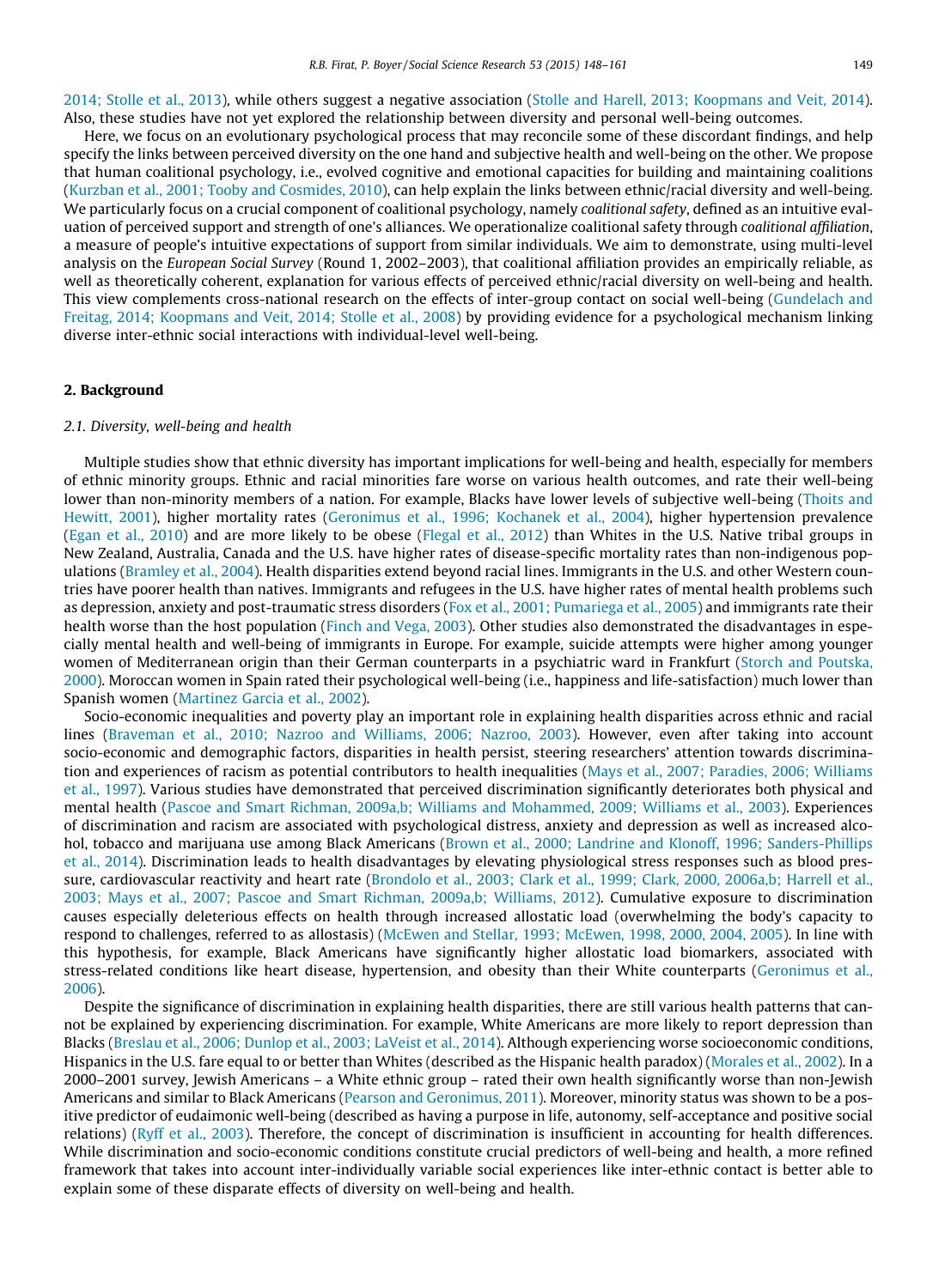#### 2.2. Inter-ethnic contact and well-being

A large body of literature focuses on the effects of ethnic/racial diversity on social well-being, specifically on social trust. Much of this research revolves around [Putnam's \(2007\)](#page-12-0) 'hunkering down' hypothesis, based on research in the U.S., suggesting that citizens of diverse societies disengage from their communal ties and activities, resulting in declining levels of social trust, especially towards out-groups (see [Portes and Vickstrom, 2011](#page-12-0) for a review). Several studies show that increased ethnic diversity at the national as well as neighborhood level is negatively related to social trust [\(Delhey and Newton, 2005;](#page-10-0) [Dinesen and Sønderskov, 2012; Laurence, 2009; Stolle et al., 2008; Wickes et al., 2014\)](#page-10-0). However, other studies fail to detect this negative relationship [\(Bjørnskov et al., 2008; Gesthuizen et al., 2009; Hooghe et al., 2009; Stolle et al., 2013\)](#page-10-0) or even suggest a positive one ([Gundelach, 2014\)](#page-11-0). These discrepant findings have directed the attention to the role of inter-group contact in explaining the effects of neighborhood diversity on social trust.

Based on [Gordon Allport's \(1954\)](#page-10-0) seminal theory of prejudice, the contact hypothesis argues that increased inter-group contact diminishes prejudice ([Pettigrew, 1997; Pettigrew and Tropp, 2000](#page-12-0); see [Pettigrew et al., 2011](#page-12-0) for a review). This hypothesis is confirmed by a variety of studies that focused on various ethnic groups (e.g., Turks in Germany) as well as other stigmatized groups (such as mentally ill) [\(Caspi, 1984; Pettigrew, 1997; Wagner et al., 1989](#page-10-0)). However, research applying contact theory to the effects of diversity on social-wellbeing has also produced conflicting findings so far. Some research reveals that inter-group contact buffers the negative effects of diversity. For example, using data from Germany, some studies found that inter-ethnic contact attenuates the negative effects of diversity on trust ([Gundelach and Freitag, 2014; Stolle et al., 2013\)](#page-11-0). [Dinesen \(2011\)](#page-11-0) also found that ethnic diversity had a positive effect on trust in primary school students in Denmark.

Analyzing European Social Survey (2002/2003), [Savelkoul et al. \(2011\)](#page-12-0) showed that inter-ethnic contact mediates the effects of regional (but not national) diversity, strengthening social trust. Inter-ethnic friendships in integrated—vs. segregated—communities in the U.S. and the U.K. also had a positive relationship with trust especially for Whites ([Uslaner,](#page-12-0) [2011](#page-12-0)). Others, however, have failed to replicate these positive effects. [Koopmans and Veit \(2014\),](#page-11-0) using a survey experiment in Germany, showed that while negative inter-ethnic contact reduces social trust in both natives and immigrants, positive inter-ethnic contact has no effect. Based on their analyses of the Canadian General Social Survey (2003), [Stolle and Harell](#page-12-0) [\(2013\)](#page-12-0) found that ethnic diversity in friendship networks had an overall negative impact on social trust for the adult population; inter-ethnic friendships had a positive relationship with trust only in younger people (aged 15–25). Using data from the Netherlands, [Lancee and Dronkers \(2008\)](#page-11-0) showed that people with neighbors of a different ethnicity had less trust in neighborhoods and neighbors. In another study, they found that ethnic diversity reduced the quality of contact with neighbors but not inter-ethnic trust in Netherlands ([Lancee and Dronkers, 2011](#page-11-0)). In addition to these discrepant findings, the mechanisms through which inter-ethnic contact is related to social well-being is not specified. Moreover, while there is a large literature on ethnic/racial disparities of well-being and health, the research focusing on ethnic/racial diversity have not explored the possible implications for personal well-being.

To sum up, there are conflicting results from attempts to connect inter-group contact or interaction on the one hand, and ethnic diversity on the other. To remedy this, we offer a more parsimonious framework considering how different situations of inter-group contact may modulate a common process, to do with the human motivation to seek support through membership in coalitions.

#### 3. Theory

#### 3.1. Coalitions, coalitional safety and coalitional affiliation

We propose to bridge the explanatory gap by considering the operation and effects of human coalitional psychology [\(Tooby and Cosmides, 2010](#page-12-0)). Humans are distinct from other animal species in their extreme dependence on support and cooperation from conspecifics, and in their capacities for managing stable and extensive alliances, which are rare in nature [\(Harcourt and Waal, 1992\)](#page-11-0). Coalitions range from small-scale interaction to large groups. They include office cliques, street gangs, political parties, as well as rival villages involved in tribal warfare, or academic cabals in competition for grants and positions. Most importantly, coalitions can scale up to constitute ethnic/racial, cultural or national groups.

An important insight of evolutionary psychology is that a unique set of capacities and motivations underpin coalitional processes in these otherwise disparate domains. In other words, the conflict between two street gangs recruit, to some extent, the same cognitive and emotional processes as the perception of one's society as divided between ''us'' and ''them,'' between races or between classes. In these different situations, specialized processes attend to information about the distinct coalitions, infer evaluations of the alliances' relative strengths, and motivate people to engage in collective action for their coalition ([Kurzban et al., 2005](#page-11-0)). The cognitive division between ''us'' and ''them'' is also widely studied by Social Identity Theory (SIT, [Tajfel, 1982; Tajfel and Turner, 1985;](#page-12-0) see [Abrams and Hogg, 2004](#page-10-0) for a review). While the evolutionary psychological framework and the SIT are similar in their assumptions regarding the automatic categorization of individuals into groups, they differ in their positions on how these mechanisms occur. From a SIT perspective, group divisions mainly stem from in-group identification or out-group depreciation based on perceived (dis)similarities. Within an evolutionary psychological framework, similarity is selectively observed or manufactured after joining a coalition. Therefore, from an evolutionary psychological point of view, many aspects of racial enmity, for instance stem from seeing members of ''the other race'' as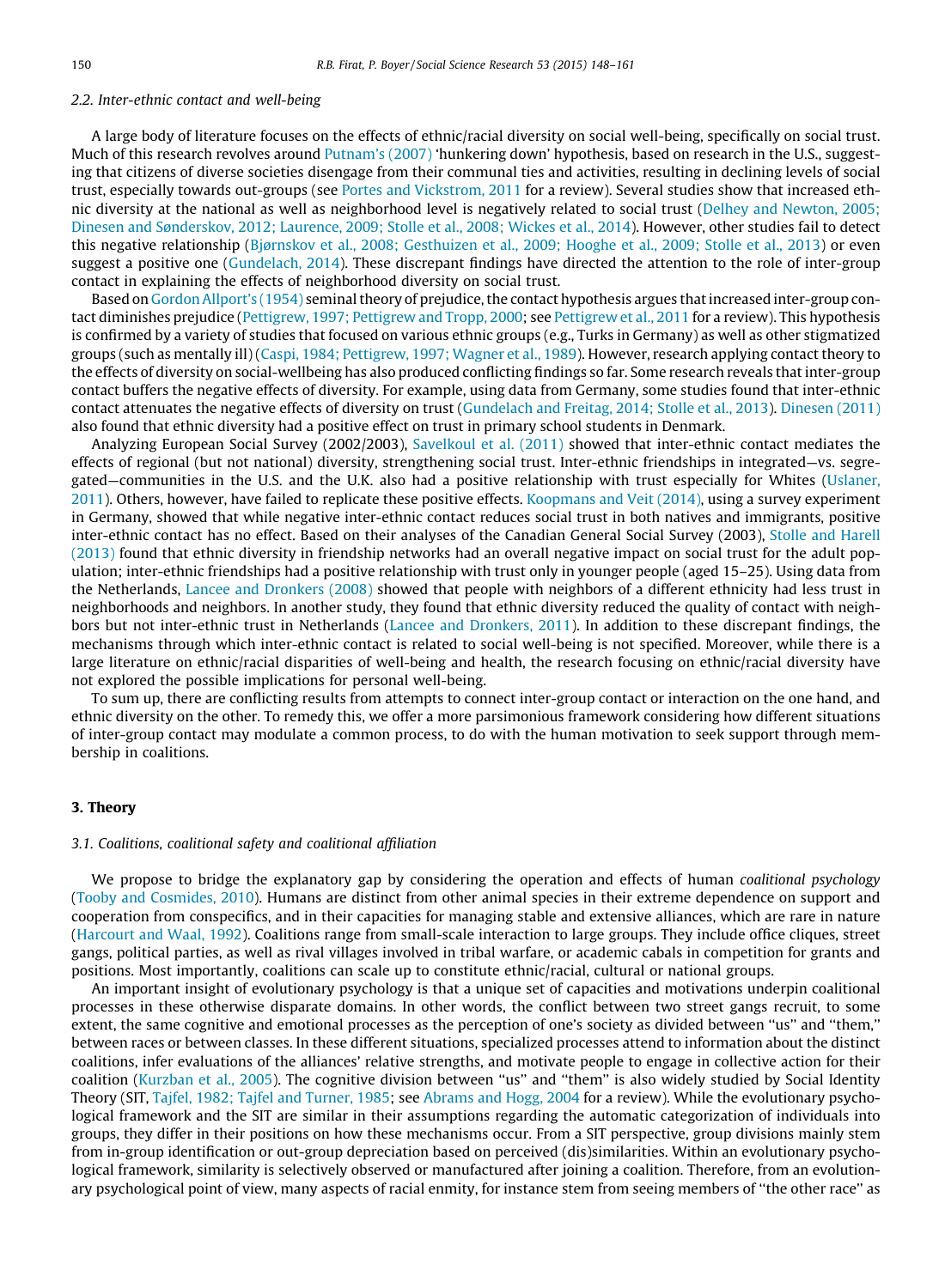engaged in an aggressive competition against one's own group, rather than a simple effect of stereotypes ([Kurzban et al.,](#page-11-0) [2001; Sidanius and Pratto, 1999\)](#page-11-0).

Experimental studies have documented the cognitive and emotional processes involved in building and maintaining coalitions, and how they account for important aspects of inter-group relations ([Kurzban et al., 2005; Neuberg and](#page-11-0) [Cottrell, 2008\)](#page-11-0). Most relevant to the issues considered here is the fact that people automatically monitor coalitions in the social world [\(Pietraszewski et al., 2014\)](#page-12-0). As a result, we can expect that people in different situations will form different intuitive evaluations of their own coalitional safety as a function of (a) the extent to which they can expect support from other members of the various group(s) and alliances they belong to, and (b) the strength and cohesiveness of their group(s) compared to others. Individuals in a given social context, with its cohesive groups and level of inter-group conflict, may form very different estimates of their coalitional safety, depending on their individual strategies and circumstances. We are particularly interested here in different levels of coalitional affiliation, which measures the extent to which people rely on a homogeneous social network.

In this paper, we focus on friendship networks as a proxy for coalitional affiliation. From an evolutionary point of view, friendships consist of enduring, cooperative social interactions, and forming friendships provide important adaptive functions such as increasing reproductive success and social rank among humans as well as other mammals including primates, dolphins and elephants ([Seyfarth and Cheney, 2012\)](#page-12-0). A recent evolutionary psychological model, referred to as the 'alliance hypothesis for human friendship', furthermore argues that human friendship is generated by a cognitive system to create alliances for potential disputes ([DeScioli and Kurzban, 2009, 2012; DeScioli et al., 2011](#page-10-0)). Accordingly, human friendship is more like political alliances than trade-like exchange partnership [\(DeScioli and Kurzban, 2009; Kurzban et al., 2015](#page-10-0)). For example, as supported by evidence from friendship networks in large online platforms, people's choices of their best friends were predicted strongly by how their friends ranked them [\(DeScioli et al., 2011\)](#page-11-0). This finding suggests that friendships function as coalitions by providing alliance support that is not available to outsiders. Therefore, friendship networks serve as a valid proxy for coalitional affiliations.

In contrast to the underlying assumption of contact theory, that diverse interactions with other ethnic groups influence general social attitudes, we argue that people's intuitive evaluations of their coalitional safety, approximated from their affiliations with same and other ethnic-group members, may influence different interactional strategies as well as resulting emotions, behavior and attitudes. Individuals can increase their coalitional safety by establishing a network of allies well before the outbreak of disputes or conflicts, incorporating different alliance strategies. For instance, their friendship network may include mostly in-group members, or a more diverse sample of the salient groups in their social environment; they may invest more or less time and effort in cultivating that network. As well as coalitional affiliation, people's estimation of safety will likely be influenced by personal attributes, like social status or income that would mitigate the impact of being coalitionally threatened.

#### 3.2. Coalitions, well-being and health – stress as a mediator

How does coalitional safety influence outcomes like subjective well-being and health? While it is not possible for us to test the causal mechanisms with the survey data at hand, we argue that the causal link consists of the stress reactions triggered by perceiving other individuals as a potential threat during social interactions. Empirical studies have demonstrated that interactions with members of different racial and ethnic group members lead to cognitive categorization of out-groups into threats vs. support, friends vs. rivals, which in turn elevates stress, anxiety and negative affect. For instance, interacting with out-group race members leads to increased stress responses (i.e., cortisol changes, cardiovascular reactivity) and this effect is moderated by various coalitional factors such as having previous friendly interactions with out-group members and other-race/ethnicity friends ([Blascovich et al., 2001; Mendes et al., 2002, 2007; Page-Gould et al., 2008](#page-10-0)). Also, White participants interacting with Blacks show typical cardiovascular threat responses [\(Mendes et al., 2002\)](#page-12-0). Inter-racial contact also impairs cognitive performance of both racial majority and minority group members ([Richeson and Shelton, 2003; Richeson](#page-12-0) [et al., 2005\)](#page-12-0). We suggest that the negative effects of ethnically diverse interactions are due to the threat posed to people's coalitional safety.

Strong coalitional affiliations, let they be ethnically diverse or homogenous, will increase people's estimations of their coalitional safety and act as an overall positive source of personal and social well-being. For example, those who hold strong racial/ethnic identities (have strong identification with the coalitional in-group) are better shielded from some of the negative mental health effects of discrimination ([Mossakowski, 2003; Sellers and Shelton, 2003](#page-12-0)). However, in diverse social settings, those with strong homogenous coalitional affiliations will be disadvantaged as their evaluations of coalitional safety rely on the homogeneity of their groups, which is challenged directly by the diverse social encounters.

When people derive their evaluations of coalitional safety from more diverse affiliations, these negative effects recede. Having a greater number of social support networks, like peers, friends, or family of one's own ethnic group as well as of other race/ethnic groups—providing a coalitional safety net—help improve reports of health and well-being as well as reducing physiological markers of stress and anxiety ([Blascovich et al., 2001; Clark, 2003; Finch and Vega, 2003; Jasinskaja-Lahti,](#page-10-0) [2006; Page-Gould et al., 2008, 2010a,b, 2014\)](#page-10-0). For example, cross-ethnic/racial friendships reduced stress hormone reactivity in participants who were implicitly prejudiced or highly concerned about out-group rejection ([Page-Gould et al., 2008](#page-12-0)). Past inter-racial friendships also predicted faster cortisol recovery from a stressful public speech and mental arithmetic task (Trier social stress test, [Kirschbaum et al., 1993\)](#page-11-0) delivered to an other-race evaluator [\(Page-Gould et al., 2010a](#page-12-0)).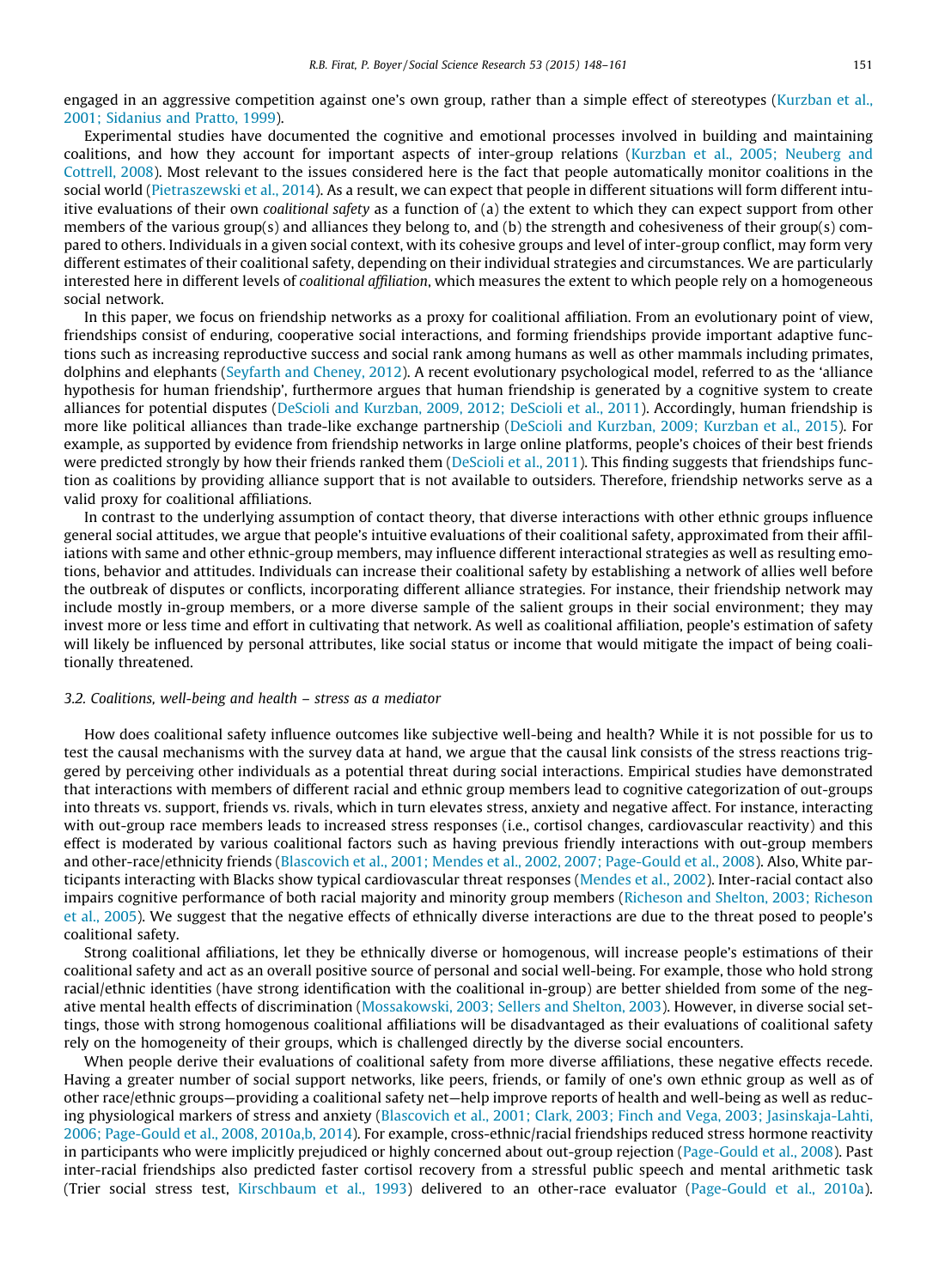Additionally, these positive effects of past cross-racial friendship on cortisol reactivity were carried over to social interactions with novel other-race members ([Page-Gould et al., 2010b\)](#page-12-0).

#### 4. Hypotheses

Based on the theoretical background outlined in the previous sections, we test the following hypotheses:

- 1. Perceptions of increasing ethnic/racial diversity in social interactions (i.e., in neighborhoods) erode subjective well-being and health.
- 2. People with stronger coalitional affiliations with in-group ethnicity/race (homogenous coalitional affiliations) experience larger negative effects of perceived diversity on well-being and health.

#### 5. Data and methods

#### 5.1. Data

The data used in this paper came from the European Social Survey (ESS), Round 1, which was conducted in 2002/2003 in 21 countries (Austria, Belgium, Czech Republic, Denmark, Finland, France, Germany, Greece, Hungary, Ireland, Israel, Italy, Luxembourg, Netherlands, Norway, Poland, Portugal, Slovenia, Spain, Sweden, Switzerland and United Kingdom). The ESS is a repeat cross-sectional survey of attitudes, beliefs and behaviors in Europe. The ESS Round 1 included a specific module on immigration with several questions targeting opinions about race and ethnicity. Therefore, this round is a good fit for the issues considered here.

To better isolate the effects of racial/ethnic coalitional perceptions, we excluded three countries (Israel, Luxembourg and Poland), in which more than thirty percent of the sample reported that most immigrants to the country were of the same race/ethnic group as the majority. The resulting sample set includes data from 19 countries. Additionally, 3365 missing cases on all variables included in the analyses were deleted list-wise. The final sample size was 32,833.

#### 5.2. Outcome variables

Subjective well-being was measured by combining two variables (see [Delhey and Dragolov, 2014; Diener et al., 2009\)](#page-10-0): happiness and life satisfaction. Both are 11-item continuous variables. For happiness, the respondents answered the question: 'Taking all things together, how happy would you say you are?' Their responses ranged from 0 'extremely unhappy' to 10 'extremely happy.' Life satisfaction was measured with the following question: 'All things considered, how satisfied are you with your life as a whole nowadays? Please answer using this card, where 0 means extremely dissatisfied and 10 means extremely satisfied.' Respondents' answers ranged from 0 'extremely dissatisfied' to 10 'extremely satisfied.' These two items were averaged (correlation = .68,  $p < .001$ <sup>1</sup> to construct the subjective well-being variable. The intra-class correlation coefficient (ICC) for subjective well-being was 11 percent.

Subjective-health was measured with the following question: 'How is your health in general?' This subjective health indicator is a commonly used and validated measure of health status (see [Manderbacka, 1998\)](#page-11-0); it is one of the health indicators recommended by the World Health Organization ([deBruin et al., 1996\)](#page-10-0) and is closely related to more objective measures of health [\(Chandola and Jenkinson, 2000; Jylhä et al., 1998\)](#page-10-0). The respondents answered on a 5-item ordinal scale, ranging from 1 'very good' to 5 'very bad'. This variable was reverse coded so that increasing values indicated better health. The ICC for subjective-health was 7 per cent.

#### 5.3. Key independent variables

We first created a variable measuring whether or not the respondents had immigrant background. If the respondent said 'no' to any of the following, they were scored as having an immigrant background (1 = immigrant): 'Are you a citizen of [country]?' 'Were you born in [country]?' 'Was your father born in [country]?' 'Was your mother born in [country]?'.

Perceived ethnic diversity was measured with a variable that asked the participants to describe the ethnic/racial composition of the area where they currently lived. The respondents were asked to choose from three categories: 1 'An area where almost nobody is of a different race or ethnic group from most [country] people', 2 'Some people are of a different race or ethnic group from most [country] people, 3 'Many people are of a different race or ethnic group.' For the respondents who did not have any immigrant background, scoring higher on this variable indicates greater diversity in the living area.<sup>2</sup>

<sup>1</sup> The correlation coefficients across countries range from .74 (Sweden) to .53 (Portugal).

<sup>&</sup>lt;sup>2</sup> Note that having an immigrant background does not necessarily indicate belonging to an ethnic minority. However, because the ESS does not include neighborhood and friendship diversity questions for both ethnic/racial minorities and immigrants, we draw from both types of questions when applicable. Moreover, the question about the ethnic composition of the living area is asked in the same battery of questions that inquire about respondents' views about immigrants (''people who have come to live in country from another country''); therefore, people were likely thinking about same types of groups when answering questions about ethnic groups in living area and immigrants. However, we still took an additional step to reduce the mismatch between ethnic/racial group and immigrant social categories and excluded the countries where a sizeable proportion of the sample indicated that most immigrants were the same ethnicity as the host population.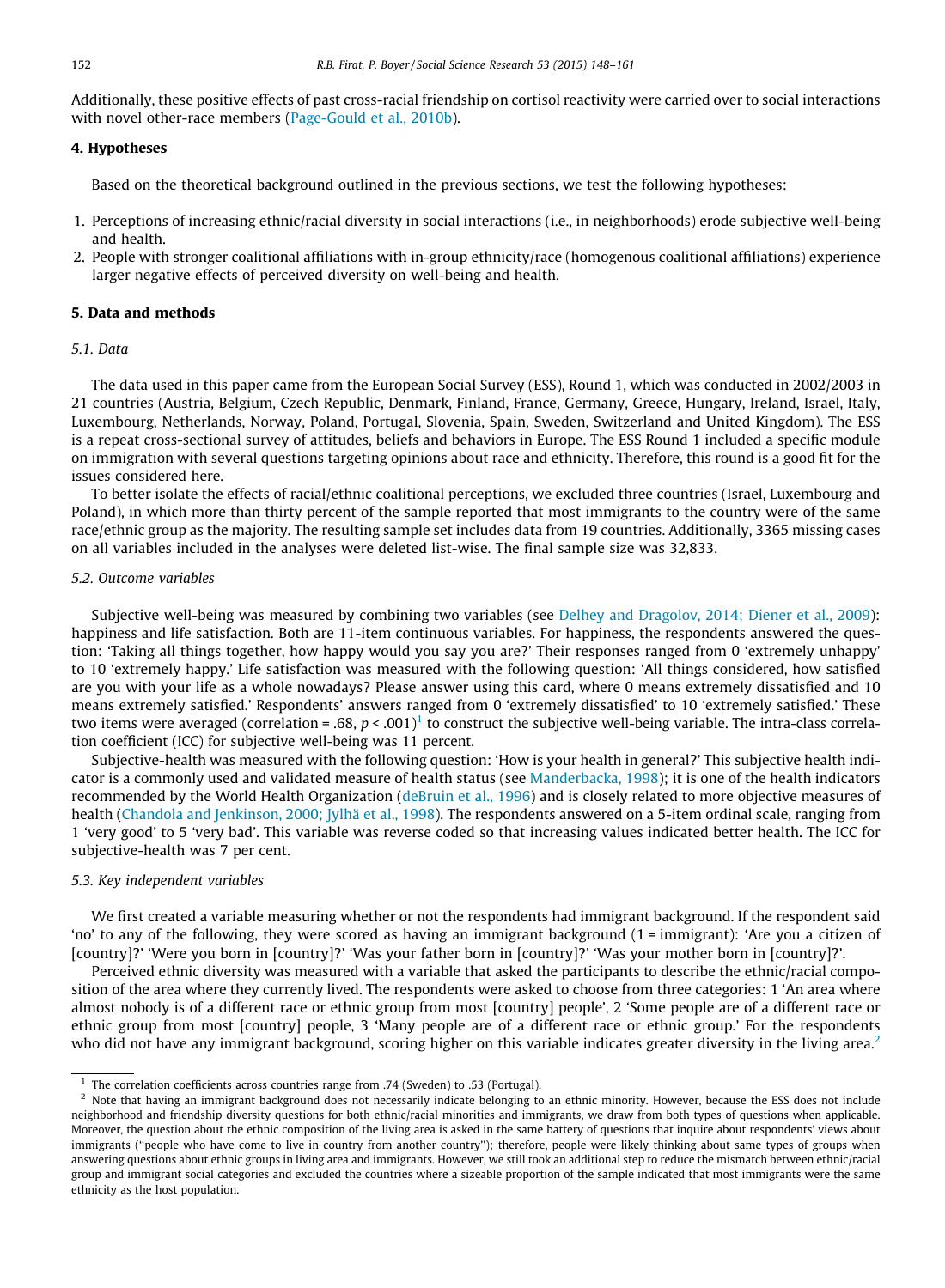However, this would not be the case for those that come from a different ethnic background than the host population. Because we expect the potential for ethnically diverse social interactions to increase as the perceived proportion of those from a different ethnic/racial background than the respondent—not just the proportion of ethnic minorities in the living area—increases, we reverse coded this variable. This way, for those with an immigrant background, reporting to live in an area with no ethnic minorities meant higher diversity (recoded as 3), and reporting to live in an area where many people were of a different ethnic/racial group indicated less diversity (recoded as 1). The final recoded variable is an ethnic diversity variable, independent of the ethnic background of the respondent  $(1 =$  Least diversity,  $3 =$  Most diversity).

This variable was entered as a factorial variable (1 = Least diversity was the omitted, reference category). This variable is a more precise measure of diversity of social interactions than regional or national level diversity employed by previous research (e.g., [Savelkoul et al., 2011\)](#page-12-0) because interactions with diverse others only occur if they are in spatially close proximity. Living in a fractionally diverse but segregated community has different implications for research about the effects of diversity on social-interactional and attitudinal outcomes (see for example [Uslaner, 2006\)](#page-12-0). In line with previous research that focuses on perceptions of neighborhood racial composition, we also expect that racial diversity of a community only has an impact on attitudes and behavior if the members of that community are aware of that diversity [\(Chiricos et al.,](#page-10-0) [2001; Pickett et al., 2012\)](#page-10-0). Therefore, we relied on 'perceived' rather than objective measures of diversity.

Cross-ethnic coalitional affiliation was operationalized with a novel approach grounded in the theoretical framework explained in the previous sections (i.e., [DeScioli and Kurzban, 2009; DeScioli et al., 2011](#page-10-0)). We measured cross-ethnic coalitional affiliation by combining two variables that map on to the qualitative dimensions of the respondents' friendships. The first variable was a question that asked the respondents if they had any friends who had come from another country. The response categories were 1 'Yes, several', 2 'Yes, a few' and 3 'No, none at all'. The second variable asked the respondents: 'how often do you meet socially with friends, relatives or work colleagues?' Their answers ranged from 1 'Never' to 7 'Every day'. This second variable was reverse coded for the respondents who indicated ethnically diverse friendships: (a) if they did not have an immigrant background and indicated that they had 'a few' or 'several' immigrant friends, or (b) if they had an immigrant background but indicated they had 'no' immigrant friends. This way, if the respondents had diverse friendships and reported that they were meeting with their friends everyday their score would be 1.

For those who reported ethnically homogenous friendships: (a) if they did not have an immigrant background and indicated that they had 'no' immigrant friends, or (b) if they had an immigrant background and indicated they had 'a few' or 'several' immigrant friends, this social meeting variable was recoded to a scale ranging from 8 to 14. If the respondents never met with their friends, their score would be 8 and if they met with them every day their score would be 14. The resulting was a cross-ethnic coalitional affiliation variable, ranging from 1 to 14, where 1 meant 'diverse coalitional affiliation' (having friends from a different ethnic background and meeting with them every day) and 14 meant 'homogenous coalitional affiliation' (having no friends from a different ethnic group, but meeting with friends every day). This operationalization is also similar to the experimental research measuring inter-racial contact, which asks respondents to (a) list their other-race friends/acquaintances and (b) rate how well they know them, thereby creating a contact score that captures both the quantity and the quality of social relations by multiplying the number of contacts (a) with how well they know them (b) (see [Ito](#page-11-0) [et al., 2004; Blair et al., 2003\)](#page-11-0).

### 5.4. Control variables

We included in our analyses several control variables shown by previous research to be related to well-being and health. These included tolerance for gays/lesbians, socio-economic indicators (feelings about income, education, and unemployment), immigrant background, belonging to a discriminated group, demographic characteristics (gender, birth year, and marital status). Ethnic fractionalization at the national level, income inequality (Gini coefficient) and Gross Domestic Product (GDP per capita) (see [Branscombe et al., 1999; Inglehart, 2002; Inglehart et al., 2008; Kim et al., 2006; Pinquart](#page-10-0) [and Sörensen, 2000; Ryff et al., 2003](#page-10-0)). Means and standard deviations of all variables are summarized in [Table 1.](#page-6-0)

Tolerance for gays and lesbians was measured with a single item collecting respondents' agreement with the following statement on a 5-item scale ranging from 'agree strongly' to 'disagree strongly': 'Gay men and lesbians should be free to live their own life as they wish.' Feelings about household income instead of annual household income was measured as a socio-economic indicator because there was a high refusal rate for the latter variable (about 3921 people refused to answer and 2530 indicated they did not know). The feelings about household income was measured with the question: 'Which of the descriptions on this card comes closest to how you feel about your household's income nowadays?' on a 4-item ordinal scale ranging from 1 'living comfortably on present income' to 4 'finding it very difficult on present income.' French data on this item was excluded from the data set since it deviated from the other countries with one extra answer category (it ranged from 1 to 5). We recoded the variable from the French country-specific data set to combine the first two response options ('living very comfortable' and 'comfortable enough'), which kept this variable very comparable to that of other countries. Then, we merged this variable with the rest of the dataset. Education was measured in years and a dummy variable was introduced for those who indicated that they were unemployed as their main activity in the last seven days was  $(1 =$ unemployed). Whether or not the respondents belonged to a discriminated group (1 = discriminated) was entered as a dummy variable. Birth year was measured in years, gender  $(1 = male)$  and marital status  $(1 = married)$  were coded as dummies.

Ethnic fractionalization was measured with an index developed by [Alesina et al. \(2004\)](#page-10-0) to denote the probability of two randomly selected individuals in a given country belonging to different ethnic groups (values range from 0 to 1). In our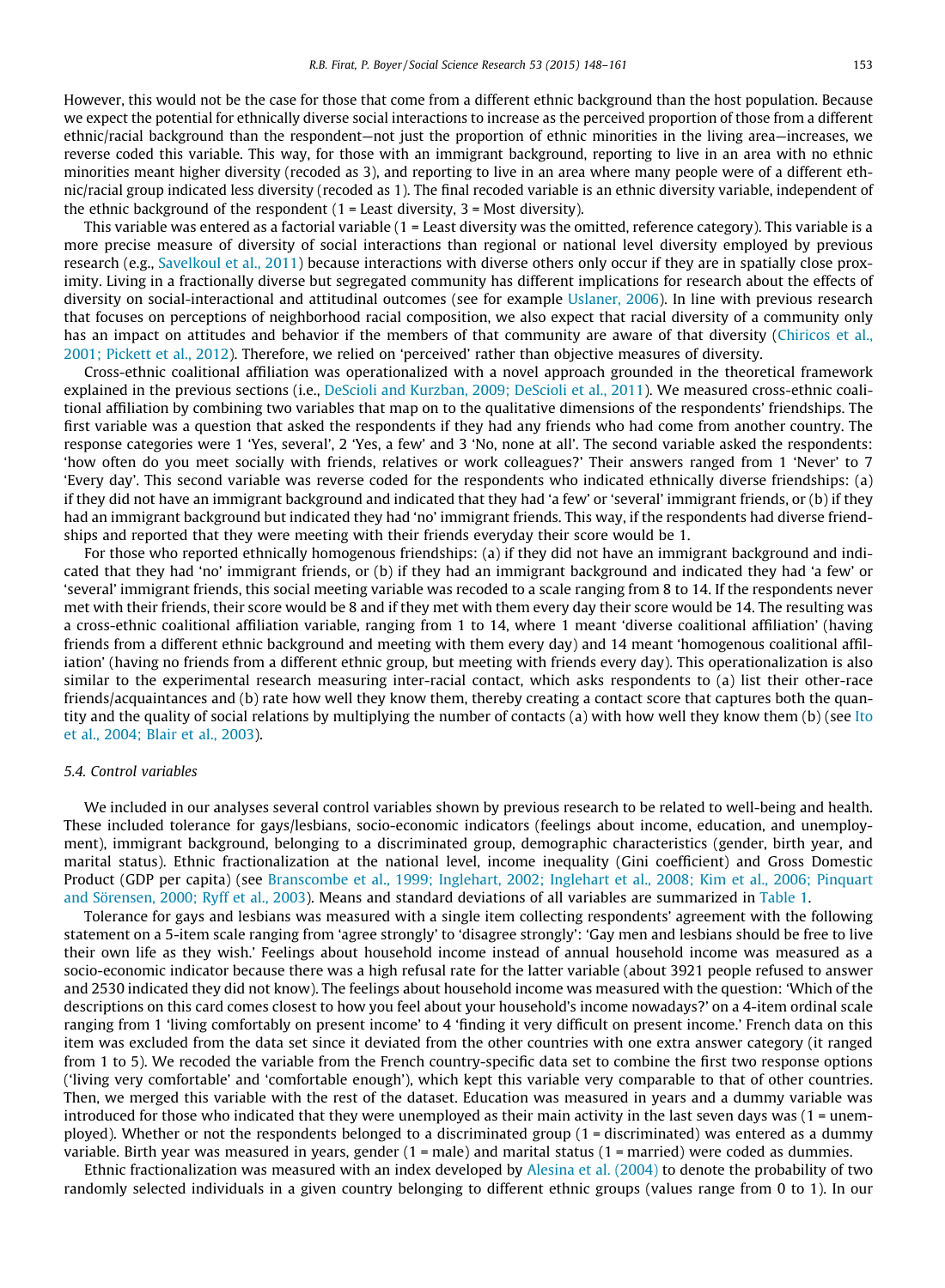#### <span id="page-6-0"></span>Table 1

Descriptive statistics ( $N = 32,833$ ).

| Variable                                        | Mean     | Std. Dev. | Min      | Max   |
|-------------------------------------------------|----------|-----------|----------|-------|
| Individual-level:                               |          |           |          |       |
| Subjective wellbeing                            | 7.32     | 1.84      | O        | 10    |
| Subjective health                               | 3.87     | 0.90      |          |       |
| Medium ethnic diversity in living area          | 0.41     | 0.49      |          |       |
| High ethnic diversity in living area            | 0.10     | 0.30      | $\Omega$ |       |
| Cross-ethnic coalitional affiliation (centered) | 0        | 4.76      | $-6.99$  | 6.01  |
| Tolerance for gays/lesbians (centered)          |          | 1.10      | $-2.84$  | 1.16  |
| Feelings about household income (centered)      |          | 0.80      | $-0.86$  | 2.14  |
| Education (centered)                            | O        | 4.01      | $-11.96$ | 28.04 |
| Unemployed                                      | 0.04     | 0.20      | $\Omega$ |       |
| Immigrant                                       | 0.14     | 0.14      | 0        |       |
| Discriminated                                   | 0.06     | 0.24      |          |       |
| Male                                            | 0.48     | 0.50      |          |       |
| Birth year (centered)                           | $\Omega$ | 17.78     | $-55.76$ | 33.24 |
| Married                                         | 0.55     | 0.50      | 0        |       |
| Country-level:                                  |          |           |          |       |
| Ethnic fractionalization (centered)             | O        | 0.15      | $-0.14$  | 0.37  |
| Gini coefficient (centered)                     |          | 3.99      | $-6$     | 7.75  |
| GDP per capita (logged, centered)               |          | 0.23      | $-0.61$  | 0.32  |

sample, the country with the smallest ethnic fractionalization was Portugal with a score of .05, and the greatest ethnic fractionalization was Belgium, scoring .56.

Income inequality was measured with the Gini coefficient provided by the World Bank for 2000. For the countries that did not have a reported Gini coefficient for the year 2000 (Czech Republic, Denmark, France, the Netherlands, Portugal, Slovenia, and the UK), the nearest year with the available data point was used. The Gini index measures the extent to which the distribution of income among individuals or households within a country deviates from a perfectly equal distribution; it lies between 0 and 100 and higher values indicate greater inequality. The Gini coefficient ranged from 24.7 (Denmark) to 38.45 (Portugal) in the sample. Log-transformed GDP per capita in purchasing power parities for 2002 (current international \$, World Bank Data) was also controlled for in all models.

#### 5.5. Modeling strategy

The ESS data have a nested structure as individuals are nested in countries. Accordingly, the outcome variables were analyzed with two-level random-intercept models, where we estimated the random effects of countries, and fixed effects of individual-level coalitional psychological variables and other explanatory variables. All continuous predictors were grand-mean centered before entering into the models to make the random part of the model interpretable since with grand-mean centering, the intercept is the value of the outcome variable when predictors are held constant at their means, rather than zero.

Design weights were applied at level one (to account for unequal probability of selection), and weights were scaled so that they summed to the sample size of the corresponding countries (to account for unequal sample sizes). Three models were estimated for each outcome variable. The first model investigated the relationship between perceived ethnic/racial diversity in living area and well-being, the second model introduced the effects of coalitional affiliations, and the third model added the interaction between coalitional affiliations and perceived ethnic/racial diversity. The proposed model suggests a causal relationship leading from coalitional psychological mechanisms to subjective well-being and health. However, the relationship among these variables may also be reciprocal or the causal order might be in the opposite direction (selection effects). Therefore, all models also controlled for several individual-level variables including demographic characteristics (i.e., age, gender), socio-economic status, tolerance and experiences of discrimination to account for reciprocity or selection effects.

#### 6. Results

The results of the random-intercept regression models are presented in [Table 2.](#page-7-0) Looking at Models 1A and 1B on [Table 2,](#page-7-0) we see that the effects of perceived ethnic/racial diversity in living areas were in the negative direction across both subjective well-being and health outcomes. These effects were statistically significant with the exception of the effects of living in areas with some ethnic diversity on well-being. For example, subjective well-being and subjective ratings of health of the respondents who reported to live in areas with the most ethnic/racial diversity were .156 ( $p < .01$ ) and .088 ( $p < .001$ ) units smaller than those who reported the least ethnic/racial diversity in living quarters. These effects were net of socio-economic background, demographic characteristics, discrimination and tolerance. These results support hypothesis 1, increasing perceived neighborhood diversity had a negative relationship with well-being and health.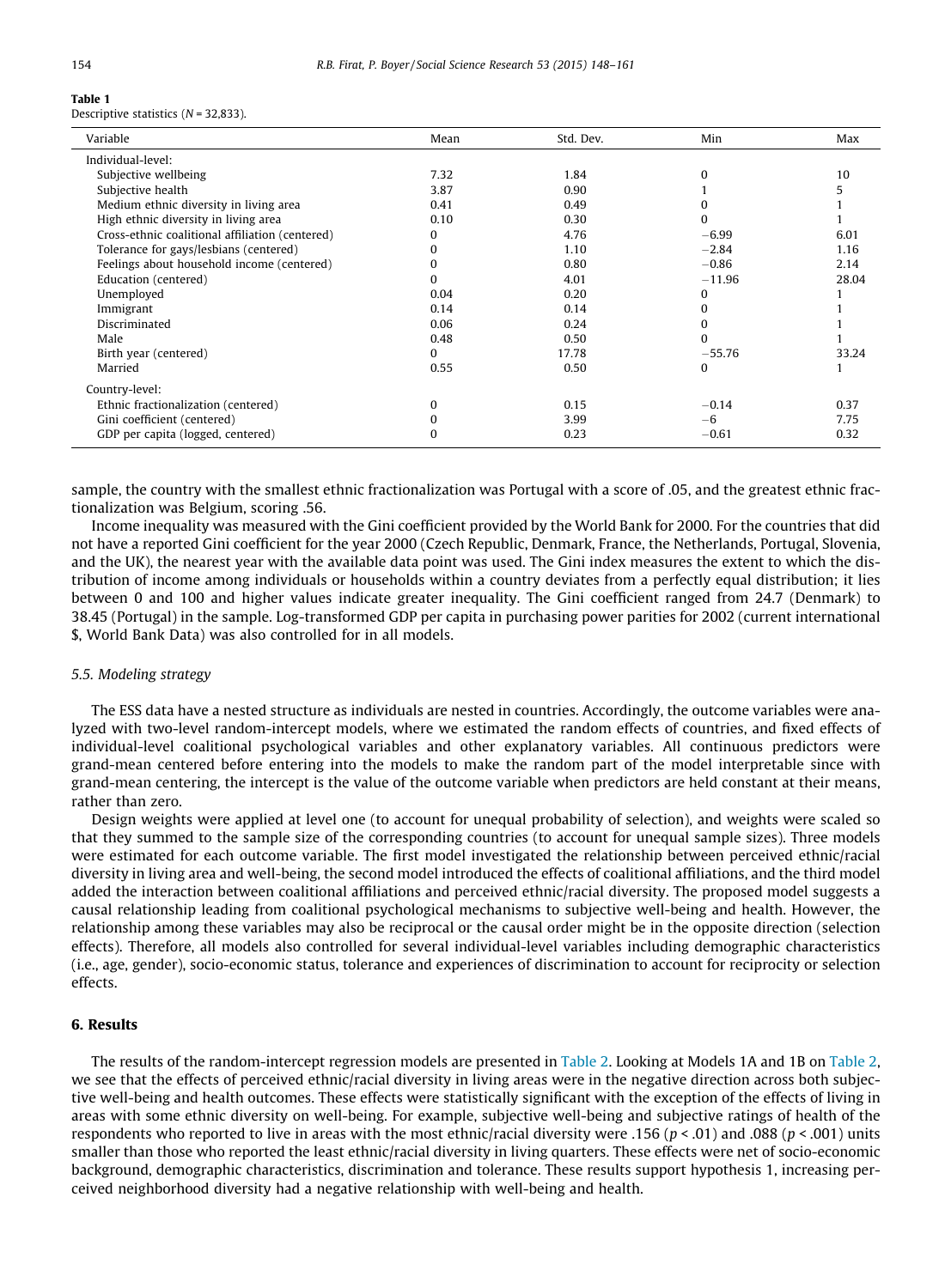<span id="page-7-0"></span>Random-intercept regression results for key predictors of subjective well-being and health, European Social Survey (N = 32,833).

|                                                | 1A                     | 1B           | 2A               | 2B                     | 3A                      | 3B                    |
|------------------------------------------------|------------------------|--------------|------------------|------------------------|-------------------------|-----------------------|
|                                                | Wellbeing              | Health       | Wellbeing        | Health                 | Wellbeing               | Health                |
| Fixed effects<br>Individual-level              |                        |              |                  |                        |                         |                       |
| Intercept                                      | $7.297$ ***            | 3.844***     | $7.296***$       | 3.843                  | $7.292$ ***             | 3.842***              |
|                                                | [0.073]                | [0.033]      | [0.073]          | [0.032]                | [0.073]                 | [0.033]               |
| Some ethnic/racial diversity                   | $-0.050$               | $-0.050$ *** | $-0.045$         | $-0.046$ ***           | $-0.044$                | $-0.046$ ***          |
|                                                | [0.038]                | [0.012]      | [0.038]          | [0.012]                | [0.039]                 | [0.012]               |
| Most ethnic/racial diversity                   | $-0.156$ **            | $-0.088$     | $-0.149$ **      | $-0.082$ ***           | $-0.156$ ***            | $-0.083$ ***          |
|                                                | [0.050]                | [0.019]      | [0.048]          | [0.019]                | [0.046]                 | [0.019]               |
| Cross-ethnic coalitional affiliation           |                        |              | 0.005<br>[0.003] | $0.004*$<br>[0.001]    | $0.012***$<br>[0.004]   | $0.005$ **<br>[0.002] |
| Some minority $\times$ Coalitional affiliation |                        |              |                  |                        | $-0.011$ **<br>[0.004]  | $-0.002$<br>[0.002]   |
| Many minority $\times$ Coalitional affiliation |                        |              |                  |                        | $-0.024$ ***<br>[0.006] | $-0.004$<br>[0.004]   |
| Tolerance                                      | $0.052$ ***            | $0.020$ $11$ | $0.053$ ***      | $0.021$ $\ddots$       | $0.053***$              | $0.021$ ***           |
|                                                | [0.011]                | [0.006]      | [0.011]          | [0.006]                | [0.011]                 | [0.006]               |
| Feelings about household income                | $-0.668$               | $-0.187$ *** | $-0.668$         | $-0.188$ <sup>**</sup> | $-0.669$ <sup>**</sup>  | $-0.188$ <sup>*</sup> |
|                                                | [0.043]                | [0.013]      | [0.043]          | [0.013]                | [0.043]                 | [0.013]               |
| Education                                      | 0.001                  | $0.024***$   | 0.001            | $0.024$ ***            | 0.002                   | $0.024$ ***           |
|                                                | [0.004]                | [0.003]      | [0.004]          | [0.003]                | [0.004]                 | [0.003]               |
| Unemployed                                     | $-0.563$ ***           | 0.001        | $-0.564$ ***     | 0.000                  | $-0.561$ ***            | 0.000                 |
|                                                | [0.148]                | [0.025]      | [0.148]          | $[0.025]$              | [0.148]                 | [0.025]               |
| Immigrant                                      | $-0.015$               | $-0.014$     | $-0.027$         | $-0.024$               | $-0.019$                | $-0.022$              |
|                                                | [0.039]                | [0.018]      | [0.039]          | [0.019]                | [0.039]                 | [0.019]               |
| Discriminated                                  | $-0.565$ ***           | $-0.187$ *** | $-0.564$ ***     | $-0.186$               | $-0.565$ ***            | $-0.186$              |
|                                                | [0.057]                | [0.028]      | [0.057]          | $[0.028]$              | [0.058]                 | [0.028]               |
| Male                                           | $-0.103$ ***           | $0.066***$   | $-0.102$ ***     | $0.067***$             | $-0.102$ ***            | $0.067***$            |
|                                                | [0.021]                | [0.014]      | [0.021]          | [0.014]                | [0.021]                 | [0.014]               |
| Birth year                                     | 0.007                  | 0.016        | 0.007            | 0.016                  | 0.007                   | 0.016                 |
|                                                | [0.002]                | [0.001]      | [0.002]          | [0.001]                | [0.002]                 | [0.001]               |
| Married                                        | 0.361                  | $0.057***$   | $0.361$ ***      | $0.056$ ***            | $0.362$ ***             | $0.056$ ***           |
|                                                | [0.029]                | [0.014]      | $[0.029]$        | [0.014]                | [0.029]                 | [0.014]               |
| Country-level                                  |                        |              |                  |                        |                         |                       |
| Ethnic fractionalization                       | $0.591$ <sup>*</sup>   | 0.070        | $0.592*$         | 0.071                  | $0.592*$                | 0.071                 |
|                                                | [0.265]                | [0.143]      | [0.265]          | [0.143]                | [0.267]                 | [0.143]               |
| Gini coefficient                               | $-0.042$ <sup>**</sup> | 0.007        | $-0.042$         | 0.007                  | $-0.042$ <sup>**</sup>  | 0.007                 |
|                                                | [0.016]                | [0.009]      | [0.016]          | [0.009]                | [0.016]                 | [0.009]               |
| GDP per capita                                 | 1.417                  | $0.521***$   | $1.421$ ***      | $0.524$ ***            | $1.421$ ***             | $0.524$ ***           |
|                                                | [0.183]                | [0.132]      | [0.183]          | [0.131]                | [0.184]                 | [0.131]               |
| Random effects                                 |                        |              |                  |                        |                         |                       |
| Variance (Intercept)                           | 0.066                  | 0.0298       | 0.0656           | 0.0296                 | 0.0661                  | 0.0297                |
| Variance (Residual)                            | 2.578                  | 0.602        | 2.578            | 0.602                  | 2.576                   | 0.602                 |
| Pseudo R-squares                               |                        |              |                  |                        |                         |                       |
| Level-1                                        | 0.1238                 | 0.1794       | 0.1240           | 0.1798                 | 0.1245                  | 0.1799                |
| Level-2                                        | 0.8232                 | 0.4933       | 0.8242           | 0.4960                 | 0.8230                  | 0.4944                |

Note: Values in brackets are robust standard errors. For the ethnic/racial diversity variable, reference category is ''none ethnic/racial diversity''.  $p < .05$  (two-tailed tests).

\*\*  $p < .01$  (two-tailed tests).

 $p < .001$  (two-tailed tests).

When we turn to the effects of coalitional affiliation, looking at Models 2A and 2B, we see that cross-ethnic coalitional affiliation did not show a significant relationship with subjective well-being, but it had a small significant and positive effect in health equation. People who had more homogenous coalitional affiliations reported better health ( $p < .05$ ). Turning to the interactions of coalitional affiliation and ethnic/racial diversity in living areas (Models 3A and 3B), we see that both the main effects of cross-ethnic coalitional affiliation ( $p < .001$ ) and the interactions ( $p < .01$  and  $p < .001$ ) were significant for subjective well-being but not health. This would suggest that while for subjective well-being, the effects of perceived ethnic/racial diversity in living areas depend on coalitional perceptions, for subjective ratings of health, it does not. All interaction terms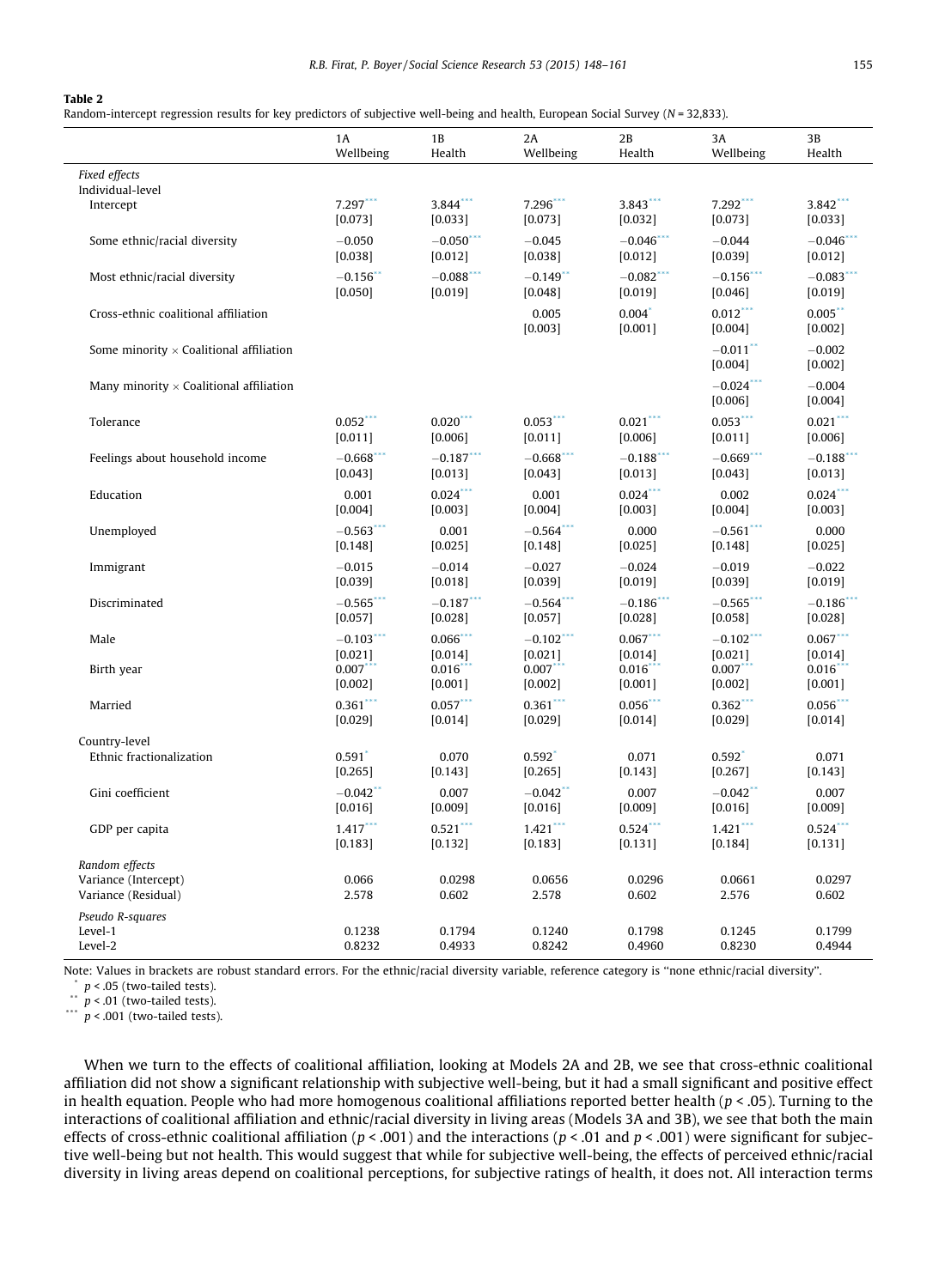

Fig. 1. Perceived neighborhood diversity, coalitional affiliation and well-being.

were in a negative direction, suggesting that respondents with more homogenous coalitional affiliations experience greater negative effects of perceived diversity on subjective well-being and health (even though these interaction terms were not significant for health). These results partially support hypothesis 2.

For a better interpretation of the interaction terms, we also conducted some post-estimations after the well-being equation. First we tested whether or not overall interaction terms were significant. The overall interaction between diversity and coalitional affiliation was significant for well-being ( $p < .001$ ). Then, we calculated the average marginal effects for coalitional affiliation for each level of ethnic diversity. When we compared the slopes of coalitional affiliation across different levels of perceived diversity, we found that for well-being the effects of coalitional affiliation differed significantly across each value of diversity ( $p < .01$  for all contrasts). These effects can be seen in Fig. 1 that plots the differences in predictive margins for levels of diversity on values of coalitional affiliation varying between -7 and 7 in increments of 1. While we should note that the coefficient sizes for these interaction terms are relatively small (which is not uncommon for observational social science studies, [Cohen et al., 2013](#page-10-0)), as can be seen in Fig. 1, these effects depict a clear pattern of divergence in the effects of coalitional affiliation on well-being for those with perceptions of low vs. high diversity. Accordingly, in neighborhoods that are perceived to be diverse, as coalitional affiliations become more homogenous well-being deteriorates; whereas in neighborhoods that are not perceived to be diverse homogenous coalitional affiliations are related to increasing positive well-being. These results confirm our second hypothesis concerning well-being. The estimated effects of control variables were in line with previous research (see [Table 1\)](#page-6-0).

Tolerance had a small but positive correlation with both well-being and health. Reporting hardships with household income was negatively correlated with well-being and health. Education had a small, positive effect on health but not well-being. Being unemployed was negatively related to well-being but not health. Respondents who reported belonging to a discriminated group ranked lower on both well-being and health than those who did not, men rated lower well-being but better health than women, younger people reported better well-being and health, and married individuals rated both their well-being and health more positively than non-married ones. Having an immigrant background did not have any significant effects in any of the models. In all models, ethnic fractionalization was positively correlated with well-being, but not significantly related to health. In contrast to ethnic fractionalization, national income inequality (measured by the Gini coefficient) had negative effects on subjective well-being in all models, but was not significantly associated with subjective health. Additionally, country-level GDP per capita was positively associated with both well-being and health at the individual-level.

#### 7. Discussion and conclusions

There is a vast literature showing that subjective well-being and health both have positive influences on various other personal and social domains such as employment, income, family life and community involvement (e.g., [Diener and](#page-11-0) [Biswas-Diener, 2002; Helliwell and Putnam, 2004; Pichler, 2006\)](#page-11-0). Therefore, persistent inequalities in health and well-being along ethnic/racial lines have provoked social scientists' interest in the causes and mechanisms of these disparities. Researchers have focused on various factors such as genetics, discrimination and socio-economic status in explaining these disparities [\(Diener et al., 1999; Dolan et al., 2008\)](#page-11-0). However, this research does not adequately explain the interpersonal psychological mechanisms through which ethnic/racial polarization is linked to health and well-being. Using European Social Survey Round 1 data, this study sought to bridge this gap by providing evidence for a social-psychological process linking perceptions of ethnic/racial diversity with well-being and health.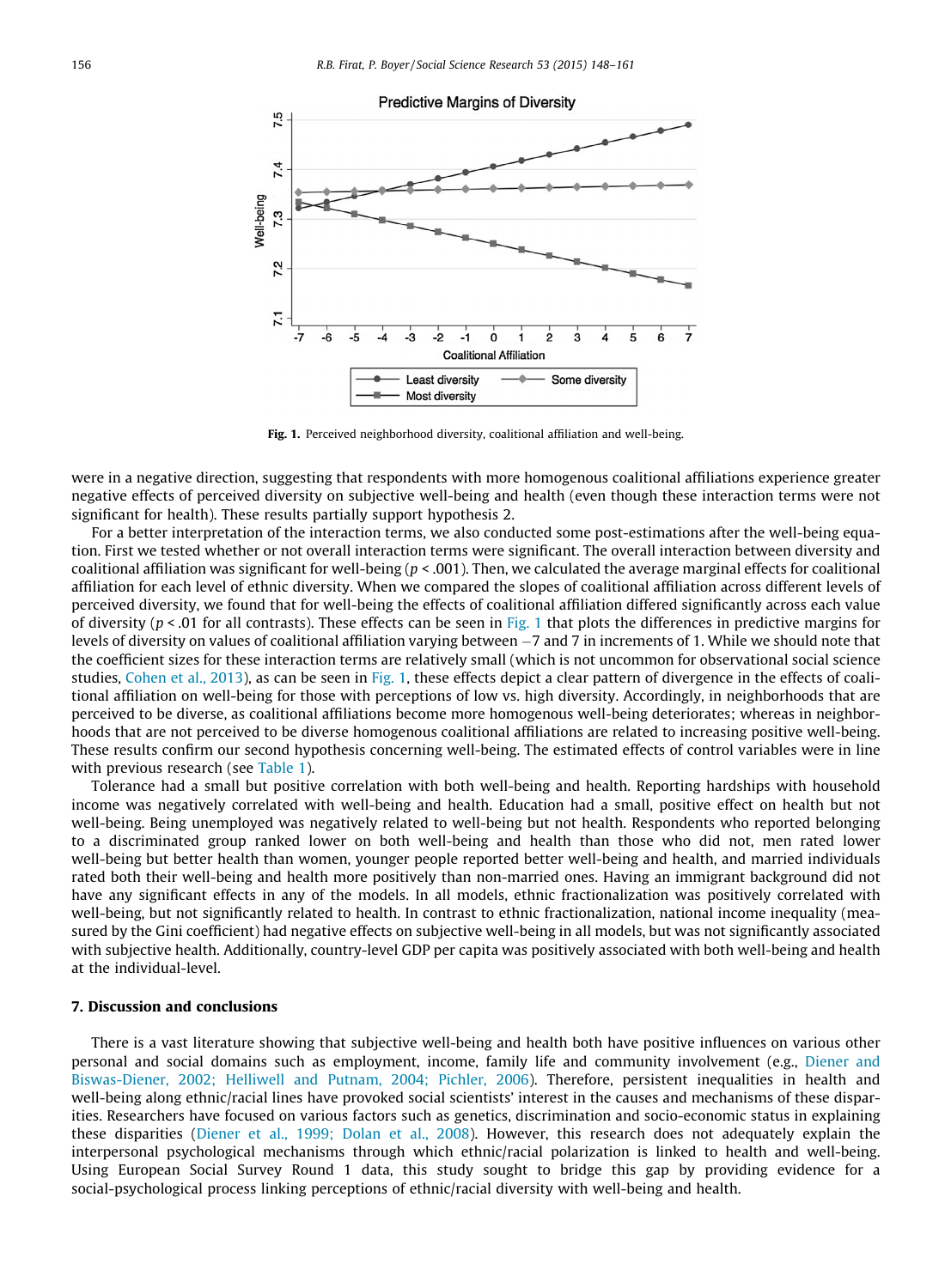Our results indicate that perceived ethnic/racial diversity of living areas is negatively correlated with subjective well-being and health. This suggests that having racially and ethnically diverse daily social interactions has some potential adverse effects on well-being and health. We should note that our conclusion relies on the mental representation of neighborhood composition, rather than on objective indicators like the actual percentage of ethnic minorities. Measuring the effects of perceived diversity of social interactions supports our assumptions about the links between individual psychologies and well-being, as people's perceptions of their everyday interactions should be a more accurate predictor of their daily stressors than researcher-identified compositional characteristics. However, this perception-based measurement of diversity might also fail to capture objective characteristics of neighborhoods that might influence well-being, regardless of whether or not individuals perceive them. Previous research indicates that while perceptions of neighborhood composition overlaps to a certain degree with the objective composition calculations based on census tracts or blocks, there is also considerable variation between the objective and subjective measures [\(Campbell et al., 2009;](#page-10-0) [Coulton et al., 2001](#page-10-0)). Therefore, objective neighborhood characteristics still remain an important contextual factor. For example, higher proportions of ethnic/racial minorities are concentrated in high poverty areas, with lesser access to quality health-care, higher crime rates and a generally inadequate physical environment (e.g., [Sampson et al., 2005; Stafford](#page-12-0) [and Marmot, 2003; Williams and Collins, 2001\)](#page-12-0). While acknowledging the importance of these neighborhood-level factors, we argue that in addition to the contextual factors or effects of individual background – like being discriminated against, psychological factors may contribute to subjective experiences of well-being and health. As the European Social Survey lacks information on the neighborhood characteristics, it is not possible for us to test the effects of neighborhood composition directly. Still, we controlled for various socio-economic characteristics of the respondents that might account for some of the neighborhood socio-economic factors and other individual-level characteristics like experience of discrimination, citizenship status, demographics, and we found that coalitional affiliations are important for subjective well-being and health.

Our key finding was that the effects of perceived diversity on subjective well-being (but not health) depended on coalitional perceptions. That is, individuals with homogenous coalitional affiliations – those who perceived other ethnic/racial group members as rivals rather than allies – were more negatively affected than others by an ethnically/racially diverse social life. This finding suggests that diversity, per se, is not the cause of negative well-being, but that people who bring certain perceptions to their interactions end up with biases affirming those negative interactions, facilitating adverse subjective mental states. This finding has important theoretical implications. It suggests a new model for the psychological processes influencing well-being in increasingly diverse societies. For health, we found no significant interaction between coalitional psychology and perceived ethnic/racial diversity, even though perceptions of diversity were negatively correlated with ratings of health. In line with research focusing on neighborhood effects, this finding might suggest that health outcomes are more likely to be affected by objective neighborhood conditions associated with increasing diversity, such as diminishing quality of life and limited access to health care in these neighborhoods due to unequal distribution of resources.

For subjective well-being, our results are in line with the evolutionary psychological perspective that evolved capacities track alliances that happen to underlie inter-ethnic/racial dynamics [\(Kurzban et al., 2001; Cosmides et al., 2003](#page-11-0)). A significant implication of this view is that racial antagonism is not an inevitable part of human nature; racial categories trigger hostility only when they reliably cue inter-coalitional rivalry, which happens only under certain historical conditions ([Cosmides et al., 2003;](#page-10-0) see also, [Bobo, 1999; Omi and Winant, 1994](#page-10-0)). Additionally, these results imply that interventions to enhance subjective well-being by improving neighborhood conditions, or relocation of those in impoverished neighborhoods to higher socio-economic status neighborhoods (see [Goering and Feins, 2003; Wilson, 1987](#page-11-0)), might not be sufficient for reducing disparities and increasing overall well-being. While we agree that changes in the physical conditions of living quarters may contribute to diminishing inequalities and promoting well-being and health, we also argue that these interventions should be complemented with other strategies to change group-level coalitional dynamics. For example, there is a large body of literature on coalition-building strategies in organization research and bridging social capital (bringing people from diverse backgrounds together) across the social sciences (e.g., [Ellison et al., 2007; Mizrahi and Rosenthal, 2001; Kim et al.,](#page-11-0) [2006\)](#page-11-0). Effective methods for facilitating inter-racial/ethnic coalitions can be devised by incorporating insights from this research.

The current study also had some limitations that suggest future research programs. One major limitation of our study is the issue of reverse causality or self-selection. One can argue that the direction of causality goes from subjective well-being and health to coalitional affiliations. Perhaps, people who feel less happy and healthy are also less socially tolerant of people from different backgrounds and hence have more homogenous coalitional affiliations. In order to account for some of these self-selection effects, we controlled for a propensity for tolerance (using tolerance for gays and lesbians as a proxy). However, longitudinal or experimental research is required to shed better light on these mechanisms by ruling out these limitations. Furthermore, data from a larger set of countries should be investigated to test the universality of these relationships as well as how a more diverse set of contextual factors can shape them.

Measurement of well-being and friendship networks also remains as another important limitation of our study. Unfortunately the wave of the ESS analyzed in this paper did not include multiple indicators for well-being and subjective health. So we relied on a relatively narrow set of items tapping into these concepts, which also potentially reduces our explanatory power and effect sizes. Our measure of the diversity of friendship networks also relies on the few items available in the ESS. Moreover, we lack questions directly asking the degree of social contact the respondents have with their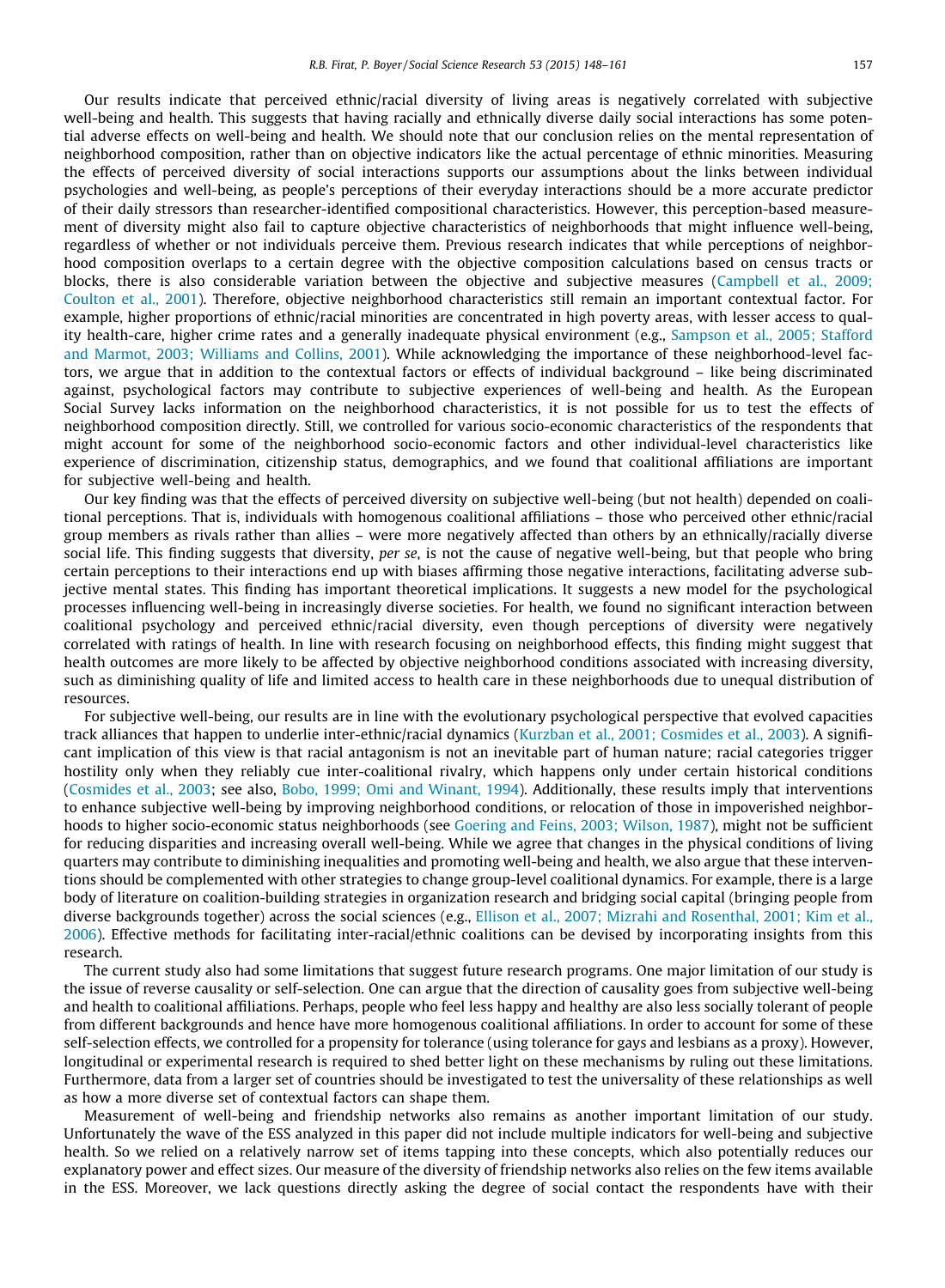<span id="page-10-0"></span>immigrant friends. Thus, we operationalized the quality of contact with immigrant friends by recoding a variable that asks about the frequency of social meetings with friends in general. Future research should investigate the links between coalitional psychologies, diversity and well-being by including multiple and more specific indicators that can help capture the multifaceted nature of human social interactions and psychological states.

In conclusion, results from this study offer evidence for a social psychological mechanism linking perceived diversity with well-being and health. Our findings suggest that coalitional psychology shapes daily experiences in diverse social landscapes in a way that might inhibit or promote subjective well-being and health. Building on these results, future research can identify the structural factors and cultural-evolutionary turning points creating or modulating homogenous vs. diverse coalitional affiliations to advance public health and well-being.

#### Acknowledgments

We thank Steven Hitlin, Nora Parren and the researchers at the Laboratory for Comparative Social Research at Higher School of Economics for helpful comments and suggestions on earlier drafts of this work. An earlier version of this manuscript was presented at the joint Fourth LCSR International Workshop and the XV April International Academic Conference on Economic and Social Development, Moscow, Russia. This research was supported by a ''Package d'acceuil'' to the second author from the University of Lyon (Programe Avenir Lyon Saint-Etienne). The article was prepared within the framework of a subsidy granted to the HSE by the Government of the Russian Federation for the implementation of the Global Competitiveness Program.

#### References

[Abrams, D., Hogg, M.A., 2004. Metatheory: lessons from social identity research. Person. Soc. Psychol. Rev. 8, 98–106](http://refhub.elsevier.com/S0049-089X(15)00096-4/h0005).

[Alesina, A., Di Tella, R., MacCulloch, R., 2004. Inequality and happiness: are Europeans and Americans different? J. Public Econ. 88, 2009–2042.](http://refhub.elsevier.com/S0049-089X(15)00096-4/h0010)

[Allport, G.W., 1954. The Nature of Prejudice. Doubleday Anchor Books, New York.](http://refhub.elsevier.com/S0049-089X(15)00096-4/h0015)

[Bayard-Burfield, L., Sundquist, J., Johansson, S.E., 2001. Ethnicity, self reported psychiatric illness, and intake of psychotropic drugs in five ethnic groups in](http://refhub.elsevier.com/S0049-089X(15)00096-4/h0020) [Sweden. Epidemiol. Commun. Health 55, 657–664](http://refhub.elsevier.com/S0049-089X(15)00096-4/h0020).

[Bjørnskov, C., Dreher, A., Fischer, J.A., 2008. Cross-country determinants of life satisfaction: exploring different determinants across groups](http://refhub.elsevier.com/S0049-089X(15)00096-4/h0025) in society. Soc. [Choice Welfare 30, 119–173](http://refhub.elsevier.com/S0049-089X(15)00096-4/h0025).

[Blair, I.V., Park, B., Bachelor, J., 2003. Understanding intergroup anxiety: are some people more anxious than others? Group Process. Intergroup Relat. 6,](http://refhub.elsevier.com/S0049-089X(15)00096-4/h0030) [151–169.](http://refhub.elsevier.com/S0049-089X(15)00096-4/h0030)

[Blascovich, J., Mendes, W.B., Hunter, S.B., Lickel, B., Kowai-Bell, N., 2001. Perceiver threat in social interactions with stigmatized others. J. Pers. Soc. Psychol.](http://refhub.elsevier.com/S0049-089X(15)00096-4/h0035) [80, 253–267](http://refhub.elsevier.com/S0049-089X(15)00096-4/h0035).

[Bobo, L., 1999. Prejudice as group position: microfoundations of a sociological approach to racism and race relations. J. Soc. Issues 55, 445–472](http://refhub.elsevier.com/S0049-089X(15)00096-4/h0040).

Bramley, D., Hebert, P., Jackson, R.T., Chassin, M., 2004. Indigenous Disparities in Disease-Specific Mortality, A Cross-Country Comparison: New Zealand, Australia, Canada, and the United States. <<https://researchspace.auckland.ac.nz/handle/2292/4674>>.

[Branscombe, N.R., Schmitt, M.T., Harvey, R.D., 1999. Perceiving pervasive discrimination among African Americans: implications for group identification and](http://refhub.elsevier.com/S0049-089X(15)00096-4/h0050) [well-being. J. Pers. Soc. Psychol. 77, 135–149.](http://refhub.elsevier.com/S0049-089X(15)00096-4/h0050)

[Braveman, P.A., Cubbin, C., Egerter, S., Williams, D.R., Pamuk, E., 2010. Socioeconomic disparities in health in the United States: what the patterns tell us.](http://refhub.elsevier.com/S0049-089X(15)00096-4/h0055) [Am. J. Public Health 100 \(S1\), S186–S196](http://refhub.elsevier.com/S0049-089X(15)00096-4/h0055).

[Breslau, J.A., Aguilar-Gaxiola, S., Kendler, K.S., Su, M., Williams, D., Kessler, R., 2006. Specifying race-ethnic differences in risk for psychiatric disorder in a](http://refhub.elsevier.com/S0049-089X(15)00096-4/h9000) [USA national sample. Psychol. Med. 36, 57–68](http://refhub.elsevier.com/S0049-089X(15)00096-4/h9000).

[Brondolo, E., Rieppi, R., Kelly, K.P., Gerin, W., 2003. Perceived racism and blood pressure: a review of the literature and conceptual and methodological](http://refhub.elsevier.com/S0049-089X(15)00096-4/h9005) [critique. Ann. Behav. Med. 25 \(1\), 55–65](http://refhub.elsevier.com/S0049-089X(15)00096-4/h9005).

[Brown, T.N., Williams, D.R., Jackson, J.S., Neighbors, H.W., Torres, M., Sellers, S.L., Brown, K.T., 2000. ''Being black and feeling blue'': the mental health](http://refhub.elsevier.com/S0049-089X(15)00096-4/h0060) [consequences of racial discrimination. Race Soc. 2, 117–131.](http://refhub.elsevier.com/S0049-089X(15)00096-4/h0060)

[Campbell, E., Henly, J.R., Elliott, D.S., Irwin, K., 2009. Subjective constructions of neighborhood boundaries: lessons from a qualitative study of four](http://refhub.elsevier.com/S0049-089X(15)00096-4/h0065) [neighborhoods. J. Urban Affairs 31 \(4\), 461–490.](http://refhub.elsevier.com/S0049-089X(15)00096-4/h0065)

[Caspi, A., 1984. Contact hypothesis and inter-age attitudes: a field study of cross-age contact. Soc. Psychol. Q., 74–80](http://refhub.elsevier.com/S0049-089X(15)00096-4/h0070)

[Chandola, T., Jenkinson, C., 2000. Validating self-rated health in different ethnic groups. Ethnicity Health 5, 151–159.](http://refhub.elsevier.com/S0049-089X(15)00096-4/h0075)

[Chiricos, T., McEntire, R., Gertz, M., 2001. Perceived racial and ethnic composition of neighborhood and perceived risk of crime. Soc. Probl. 48 \(3\),](http://refhub.elsevier.com/S0049-089X(15)00096-4/h0080) 322–340. [Clark, R., 2000. Perceptions of interethnic group racism predict increased vascular reactivity to a laboratory challenge in college women. Ann. Behav. Med.](http://refhub.elsevier.com/S0049-089X(15)00096-4/h9010) [22 \(3\), 214–222.](http://refhub.elsevier.com/S0049-089X(15)00096-4/h9010)

[Clark, R., 2003. Self-reported racism and social support predict blood pressure reactivity in Blacks. Ann. Behav. Med. 25 \(2\), 127–136.](http://refhub.elsevier.com/S0049-089X(15)00096-4/h0085)

[Clark, R., 2006a. Interactive but not direct effects of perceived racism and trait anger predict resting systolic and diastolic blood pressure in black](http://refhub.elsevier.com/S0049-089X(15)00096-4/h9015) [adolescents. Health Psychol. 25 \(5\), 580–585.](http://refhub.elsevier.com/S0049-089X(15)00096-4/h9015)

[Clark, R., 2006b. Perceived racism and vascular reactivity in black college women: moderating effects of seeking social support. Health Psychol. 25](http://refhub.elsevier.com/S0049-089X(15)00096-4/h9020) (1), 20– [25.](http://refhub.elsevier.com/S0049-089X(15)00096-4/h9020)

[Clark, R., Anderson, N.B., Clark, V.R., Williams, D.R., 1999. Racism as a stressor for African Americans: a biopsychosocial model. Am. Psychol. 54 \(10\), 805–](http://refhub.elsevier.com/S0049-089X(15)00096-4/h9025) [816.](http://refhub.elsevier.com/S0049-089X(15)00096-4/h9025)

[Cohen, J., Cohen, P., West, S.G., Aiken, L.S., 2013. Applied Multiple Regression/Correlation Analysis for the Behavioral Sciences. Routledge](http://refhub.elsevier.com/S0049-089X(15)00096-4/h0090).

[Cosmides, L., Tooby, J., Kurzban, R., 2003. Perceptions of race. Trends Cogn. Sci. 7, 173–179.](http://refhub.elsevier.com/S0049-089X(15)00096-4/h0095)

[Coulton, C.J., Korbin, J., Chan, T., Su, M., 2001. Mapping residents' perceptions of neighborhood boundaries: a methodological note. Am. J. Commun.](http://refhub.elsevier.com/S0049-089X(15)00096-4/h0100) Psychol. [29 \(2\), 371–383.](http://refhub.elsevier.com/S0049-089X(15)00096-4/h0100)

[Davey Smith, G., Neaton, J.D., Wentworth, D., Stamler, R., Stamler, J., 1998. Mortality differences between black and white men in the USA: contribution of](http://refhub.elsevier.com/S0049-089X(15)00096-4/h0105) [income and other risk factors among men screened for the MRFIT. Lancet 351, 934–939](http://refhub.elsevier.com/S0049-089X(15)00096-4/h0105).

deBruin, A., Picavet, H.S.J., Nossikov, A. (Eds.), 1996. Health Interview Surveys. Towards International Harmonization of Methods and Instruments. WHO, Regional Publications European Series No. 58.

[Delhey, J., Dragolov, G., 2014. Why inequality makes Europeans less happy: the role of distrust, status anxiety, and perceived conflict. Eur. Sociol.](http://refhub.elsevier.com/S0049-089X(15)00096-4/h0115) Rev. 30, [151–165.](http://refhub.elsevier.com/S0049-089X(15)00096-4/h0115)

[Delhey, J., Newton, K., 2005. Predicting cross-national level of social trust: global pattern or Nordic exceptionalism? Eur. Sociol. Rev. 21, 311–327.](http://refhub.elsevier.com/S0049-089X(15)00096-4/h0120)

[DeScioli, P., Kurzban, R., 2009. The alliance hypothesis for human friendship. PLoS One 4, e5802](http://refhub.elsevier.com/S0049-089X(15)00096-4/h0125).

[DeScioli, P., Kurzban, R., 2012. The company you keep: friendship decisions from a functional perspective. Soc. Judgment Decision Mak.](http://refhub.elsevier.com/S0049-089X(15)00096-4/h0130)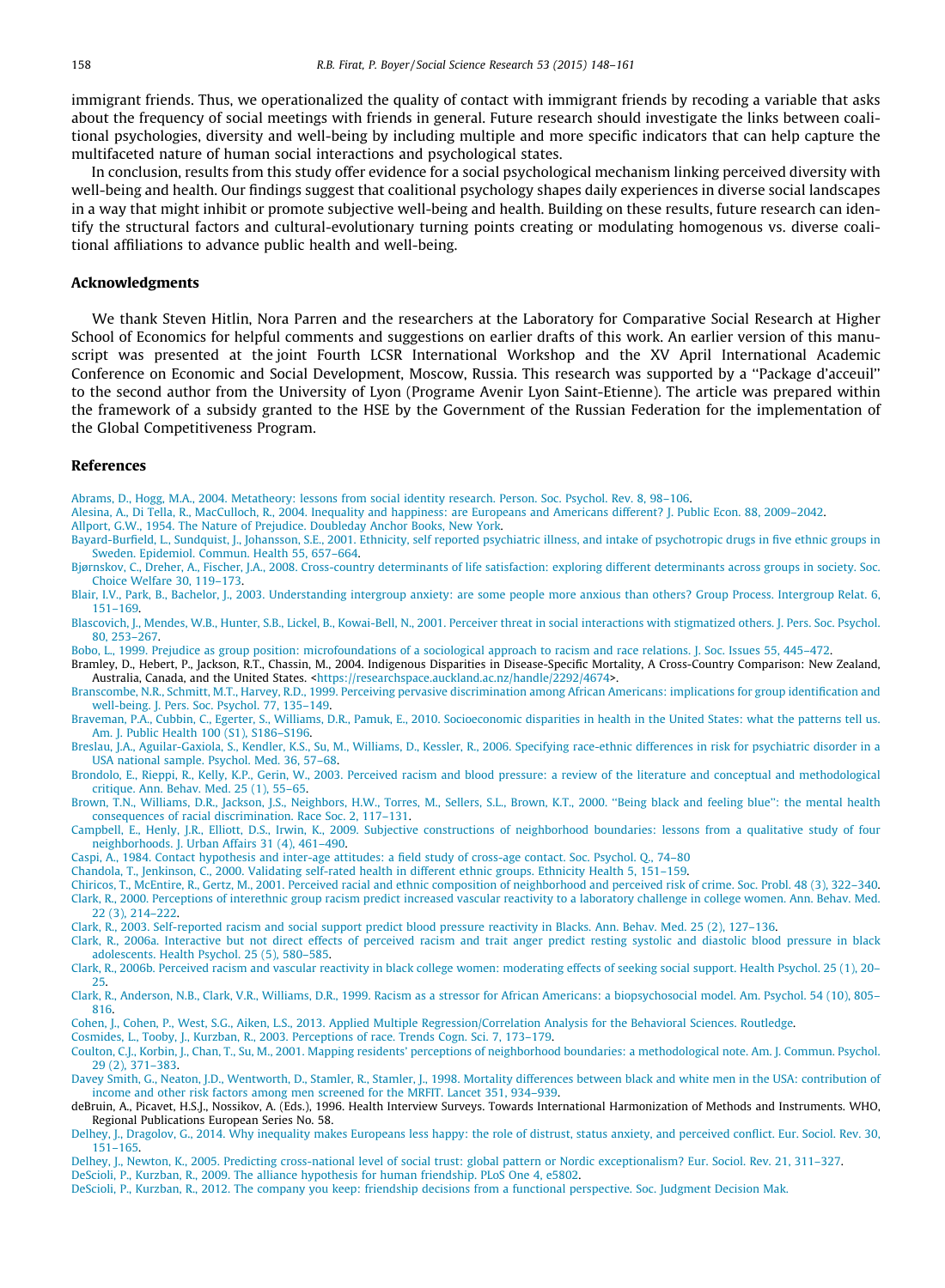<span id="page-11-0"></span>[DeScioli, P., Kurzban, R., Koch, E.N., Liben-Nowell, D., 2011. Best friends alliances, friend ranking, and the Myspace social network. Perspect. Psychol. Sci. 6,](http://refhub.elsevier.com/S0049-089X(15)00096-4/h0135) [6–8](http://refhub.elsevier.com/S0049-089X(15)00096-4/h0135).

[Diener, E., Biswas-Diener, R., 2002. Will money increase subjective well-being? Soc. Indic. Res. 57, 119–169.](http://refhub.elsevier.com/S0049-089X(15)00096-4/h0140)

[Diener, E., Suh, E.M., Lucas, R.E., Smith, H.L., 1999. Subjective well-being: three decades of progress. Psychol. Bull. 125, 276–302.](http://refhub.elsevier.com/S0049-089X(15)00096-4/h0145)

[Diener, E., Scollon, C.N., Lucas, R.E., 2009. The evolving concept of subjective well-being: the multifaceted nature of happiness. In: Diener, E. \(Ed.\), Assessing](http://refhub.elsevier.com/S0049-089X(15)00096-4/h0150) [Well-being. Springer, New York, pp. 67–100.](http://refhub.elsevier.com/S0049-089X(15)00096-4/h0150)

[Dinesen, P.T., 2011. Me and Jasmina down by the schoolyard: an analysis of the impact of ethnic diversity in school on the trust of schoolchildren. Soc.](http://refhub.elsevier.com/S0049-089X(15)00096-4/h0155) Sci. [Res. 40 \(2\), 572–585.](http://refhub.elsevier.com/S0049-089X(15)00096-4/h0155)

[Dinesen, P.T., Sønderskov, K.M., 2012. Trust in a time of increasing diversity: on the relationship between ethnic heterogeneity and social trust in](http://refhub.elsevier.com/S0049-089X(15)00096-4/h0160) Denmark [from 1979 until today. Scand. Polit. Stud. 35, 273–294](http://refhub.elsevier.com/S0049-089X(15)00096-4/h0160).

[Dolan, P., Peasgood, T., White, M., 2008. Do we really know what makes us happy? A review of the economic literature on the factors associated with](http://refhub.elsevier.com/S0049-089X(15)00096-4/h0165) [subjective well-being. J. Econ. Psychol. 29, 94–122](http://refhub.elsevier.com/S0049-089X(15)00096-4/h0165).

[Dunlop, D.D., Song, J., Lyons, J.S., Manheim, L.M., Chang, R.W., 2003. Racial/ethnic differences in rates of depression among preretirement adults. Am. J.](http://refhub.elsevier.com/S0049-089X(15)00096-4/h9030) [Public Health 93 \(11\), 1945–1952.](http://refhub.elsevier.com/S0049-089X(15)00096-4/h9030)

[Egan, B.M., Zhao, Y., Axon, R.N., 2010. US trends in prevalence, awareness, treatment, and control of hypertension, 1988–2008. J. Am. Med. Assoc. 303, 2043–](http://refhub.elsevier.com/S0049-089X(15)00096-4/h0170) [2050.](http://refhub.elsevier.com/S0049-089X(15)00096-4/h0170)

Ellison, N.B., Steinfield, C., Lampe, C., 2007. The benefits of Facebook "friends:" social capital and college students' use of online social network sites. J. [Comput.-Mediated Commun. 12, 1143–1168.](http://refhub.elsevier.com/S0049-089X(15)00096-4/h0175)

[Finch, B.K., Vega, W.A., 2003. Acculturation stress, social support, and self-rated health among Latinos in California. J. Immigr. Health 5 \(3\), 109–117](http://refhub.elsevier.com/S0049-089X(15)00096-4/h0180).

[Flegal, K.M., Carroll, M.D., Kit, B.K., Ogden, C.L., 2012. Prevalence of obesity and trends in the distribution of body mass index among US adults, 1999–2010. J.](http://refhub.elsevier.com/S0049-089X(15)00096-4/h0185) [Am. Med. Assoc. 307, 491–497](http://refhub.elsevier.com/S0049-089X(15)00096-4/h0185).

[Fox, P.G., Burns, K.R., Popovich, J.M., Ilg, M.M., 2001. Depression among immigrant Mexican women and Southeast Asian refugee women in the U.S. Int. J.](http://refhub.elsevier.com/S0049-089X(15)00096-4/h0190) [Psychiatr. Nurs. Res. 7 \(1\), 778–792](http://refhub.elsevier.com/S0049-089X(15)00096-4/h0190).

[Geronimus, A.T., Bound, J., Wadimann, T.A., Hillemeier, M.M., Burns, P.B., 1996. Excess mortality among blacks and whites in the United States. N. Engl. J.](http://refhub.elsevier.com/S0049-089X(15)00096-4/h0195) [Med. 35, 1552–1558.](http://refhub.elsevier.com/S0049-089X(15)00096-4/h0195)

[Geronimus, A.T., Hicken, M., Keene, D., Bound, J., 2006. ''Weathering'' and age patterns of allostatic load scores among blacks and whites in the United States.](http://refhub.elsevier.com/S0049-089X(15)00096-4/h9035) [Am. J. Public Health 96 \(5\), 826–833](http://refhub.elsevier.com/S0049-089X(15)00096-4/h9035).

[Gesthuizen, M., Van der Meer, T., Scheepers, P., 2009. Ethnic diversity and social capital in Europe: tests of Putnam's thesis in European countries.](http://refhub.elsevier.com/S0049-089X(15)00096-4/h0200) Scand. [Polit. Stud. 32 \(2\), 121–142](http://refhub.elsevier.com/S0049-089X(15)00096-4/h0200).

[Goering, J., Feins, J., 2003. Choosing a Better Life? Evaluating the Moving to Opportunity Social Experiment. Urban Institute Press, Washington, DC.](http://refhub.elsevier.com/S0049-089X(15)00096-4/h0205)

[Gundelach, B., 2014. In diversity we trust: the positive effect of ethnic diversity on outgroup trust. Polit. Behav. 36 \(1\), 125–142](http://refhub.elsevier.com/S0049-089X(15)00096-4/h9040).

[Gundelach, B., Freitag, M., 2014. Neighbourhood diversity and social trust: an empirical analysis of interethnic contact and group-specific effects. Urban](http://refhub.elsevier.com/S0049-089X(15)00096-4/h0210) [Stud. 51 \(6\), 1236–1256.](http://refhub.elsevier.com/S0049-089X(15)00096-4/h0210)

[Harcourt, A.H., Waal, F.B.M.d., 1992. Coalitions and Alliances in Humans and Other Animals. Oxford University Press, New York](http://refhub.elsevier.com/S0049-089X(15)00096-4/h0215).

[Harrell, J.P., Hall, S., Taliaferro, J., 2003. Physiological responses to racism and discrimination: an assessment of the evidence. Am. J. Public Health 93 \(2\),](http://refhub.elsevier.com/S0049-089X(15)00096-4/h0220) [243–248.](http://refhub.elsevier.com/S0049-089X(15)00096-4/h0220)

[Helliwell, J.F., Putnam, R.D., 2004. The social context of well-being. Philos. Trans. R. Soc. London, Series B: Biol. Sci. 359, 1435–1446.](http://refhub.elsevier.com/S0049-089X(15)00096-4/h0225)

[Hooghe, M., Reeskens, T., Stolle, D., Trappers, A., 2009. Ethnic diversity and generalized trust in Europe: a cross-national multilevel study. Comp. Polit. Stud.](http://refhub.elsevier.com/S0049-089X(15)00096-4/h0230) [42 \(2\), 198–223.](http://refhub.elsevier.com/S0049-089X(15)00096-4/h0230)

[Inglehart, R., 2002. Gender, aging, and subjective well-being. Int. J. Comp. Sociol. 43, 391–408](http://refhub.elsevier.com/S0049-089X(15)00096-4/h0235).

[Inglehart, R., Foa, R., Peterson, C., Welzel, C., 2008. Development, freedom, and rising happiness: a global perspective \(1981–2007\). Perspect. Psychol. Sci. 3,](http://refhub.elsevier.com/S0049-089X(15)00096-4/h0240) [264–285.](http://refhub.elsevier.com/S0049-089X(15)00096-4/h0240)

[Ito, T.A., Thompson, E., Cacioppo, J.T., 2004. Tracking the timecourse of social perception: the effects of racial cues on event-related brain potentials. Pers.](http://refhub.elsevier.com/S0049-089X(15)00096-4/h0245) [Soc. Psychol. Bull. 30, 1267–1280](http://refhub.elsevier.com/S0049-089X(15)00096-4/h0245).

[Jasinskaja-Lahti, I., 2006. Perceived discrimination, social support networks, and psychological well-being among three immigrant groups. J. Cross Cult.](http://refhub.elsevier.com/S0049-089X(15)00096-4/h0250) [Psychol. 37 \(3\), 293–311](http://refhub.elsevier.com/S0049-089X(15)00096-4/h0250).

[Jylhä, M., Guralnik, J.M., Ferrucci, L., Jokela, J., Heikkinen, E., 1998. Is self-rated health comparable across cultures and genders? J. Gerontol.](http://refhub.elsevier.com/S0049-089X(15)00096-4/h0255) Series B: Psychol. [Sci. Soc. Sci. 53 \(3\), S144–S152.](http://refhub.elsevier.com/S0049-089X(15)00096-4/h0255)

[Kim, D., Subramanian, S.V., Kawachi, I., 2006. Bonding versus bridging social capital and their associations with self rated health: a multilevel analysis of 40](http://refhub.elsevier.com/S0049-089X(15)00096-4/h0260) [US communities. J. Epidemiol. Community Health 60, 116–122](http://refhub.elsevier.com/S0049-089X(15)00096-4/h0260).

[Kirschbaum, C., Pirke, K.-M., Hellhammer, D.H., 1993. The 'Trier Social Stress Test' – a tool for investigating psychobiological stress responses in a laboratory](http://refhub.elsevier.com/S0049-089X(15)00096-4/h0265) [setting. Neuropsychobiology 28 \(1–2\), 76–81](http://refhub.elsevier.com/S0049-089X(15)00096-4/h0265).

[Kochanek, K.D., Murphy, S.L., Anderson, R.N., Scott, C., 2004. Deaths: final data for 2002. Natl. Vital Stat. Rep. 53, 1–116.](http://refhub.elsevier.com/S0049-089X(15)00096-4/h0270)

[Koopmans, R., Veit, S., 2014. Ethnic diversity, trust, and the mediating role of positive and negative interethnic contact: a priming experiment. Soc. Sci. Res.](http://refhub.elsevier.com/S0049-089X(15)00096-4/h0275) [47, 91–107.](http://refhub.elsevier.com/S0049-089X(15)00096-4/h0275)

[Kurzban, R., Tooby, J., Cosmides, L., 2001. Can race be erased? Coalitional computation and social categorization. Proc. Natl. Acad. Sci. USA 98, 15387–15392.](http://refhub.elsevier.com/S0049-089X(15)00096-4/h0280) [Kurzban, R., Neuberg, S., Buss, D.M., 2005. Managing ingroup and outgroup relationships. In: Buss, D. \(Ed.\), The Handbook of Evolutionary Psychology. John](http://refhub.elsevier.com/S0049-089X(15)00096-4/h0285) [Wiley & Sons Inc, Hoboken, pp. 653–675](http://refhub.elsevier.com/S0049-089X(15)00096-4/h0285).

[Kurzban, R., Burton-Chellew, M.N., West, S.A., 2015. The evolution of altruism in humans. Annu. Rev. Psychol. 66, 575–599](http://refhub.elsevier.com/S0049-089X(15)00096-4/h0290).

[Landrine, H., Klonoff, E.A., 1996. The schedule of racist events: a measure of discrimination and a study of its negative physical and mental health](http://refhub.elsevier.com/S0049-089X(15)00096-4/h9045) [consequences. J. Black Psychol. 22, 144–168.](http://refhub.elsevier.com/S0049-089X(15)00096-4/h9045)

Lancee, B., Dronkers, J., 2008, May. Ethnic diversity in neighborhoods and individual trust of immigrants and natives: a replication of Putnam (2007) in a West-European country. In: International Conference on Theoretical Perspectives on Social Cohesion and Social Capital, Royal Flemish Academy of Belgium for Science and the Arts, Brussels.

[Lancee, B., Dronkers, J., 2011. Ethnic, religious and economic diversity in Dutch neighbourhoods: explaining quality of contact with neighbours, trust in the](http://refhub.elsevier.com/S0049-089X(15)00096-4/h0300) [neighbourhood and inter-ethnic trust. J. Ethnic Migr. Stud. 37, 597–618](http://refhub.elsevier.com/S0049-089X(15)00096-4/h0300).

[Laurence, J., 2009. The effect of ethnic diversity and community disadvantage on social cohesion: a multi-level analysis of social capital and interethnic](http://refhub.elsevier.com/S0049-089X(15)00096-4/h9060) [relations in UK communities. Eur. Sociol. Rev. jcp057](http://refhub.elsevier.com/S0049-089X(15)00096-4/h9060).

[LaVeist, T.A., Thorpe, R.J., Pierre, G., Mance, G.A., Williams, D.R., 2014. The relationships among vigilant coping style, race, and depression. J.](http://refhub.elsevier.com/S0049-089X(15)00096-4/h9065) Soc. Issues 70 [\(2\), 241–255.](http://refhub.elsevier.com/S0049-089X(15)00096-4/h9065)

Manderbacka, K., 1998. Questions on Survey Questions on Health, vol. 30. Swedish Institute for Social Research. Akademitryck AB, Edsbruk, Sweden.

[Martinez Garcia, M.F., Garcia Ramirez, M., Maya Jariego, I., 2002. Social support and locus of control as predictors of psychological well-being in Moroccan](http://refhub.elsevier.com/S0049-089X(15)00096-4/h0310) [and Peruvian immigrant women in Spain. Int. J. Intercult. Relat. 26, 287–310.](http://refhub.elsevier.com/S0049-089X(15)00096-4/h0310)

[Mays, V.M., Cochran, S.D., Barnes, N.W., 2007. Race, race-based discrimination, and health outcomes among African Americans. Annu. Rev. Psychol. 58 \(1\),](http://refhub.elsevier.com/S0049-089X(15)00096-4/h0315) [201–225](http://refhub.elsevier.com/S0049-089X(15)00096-4/h0315).

[McEwen, B.S., 1998. Protective and Damaging Effects of Stress Mediators. New Eng. J. Med. 338, 171–179.](http://refhub.elsevier.com/S0049-089X(15)00096-4/h9070)

[McEwen, B.S., 2000. Allostasis and allostatic load: implications for neuropsychopharmacology. Neuropsychopharmacology 22 \(2\), 108–124.](http://refhub.elsevier.com/S0049-089X(15)00096-4/h9075)

[McEwen, B.S., 2004. Protection and damage from acute and chronic stress: allostasis and allostatic overload and relevance to the pathophysiology of](http://refhub.elsevier.com/S0049-089X(15)00096-4/h9080) [psychiatric disorders. Ann. N. Y. Acad. Sci. 1032, 1–7.](http://refhub.elsevier.com/S0049-089X(15)00096-4/h9080)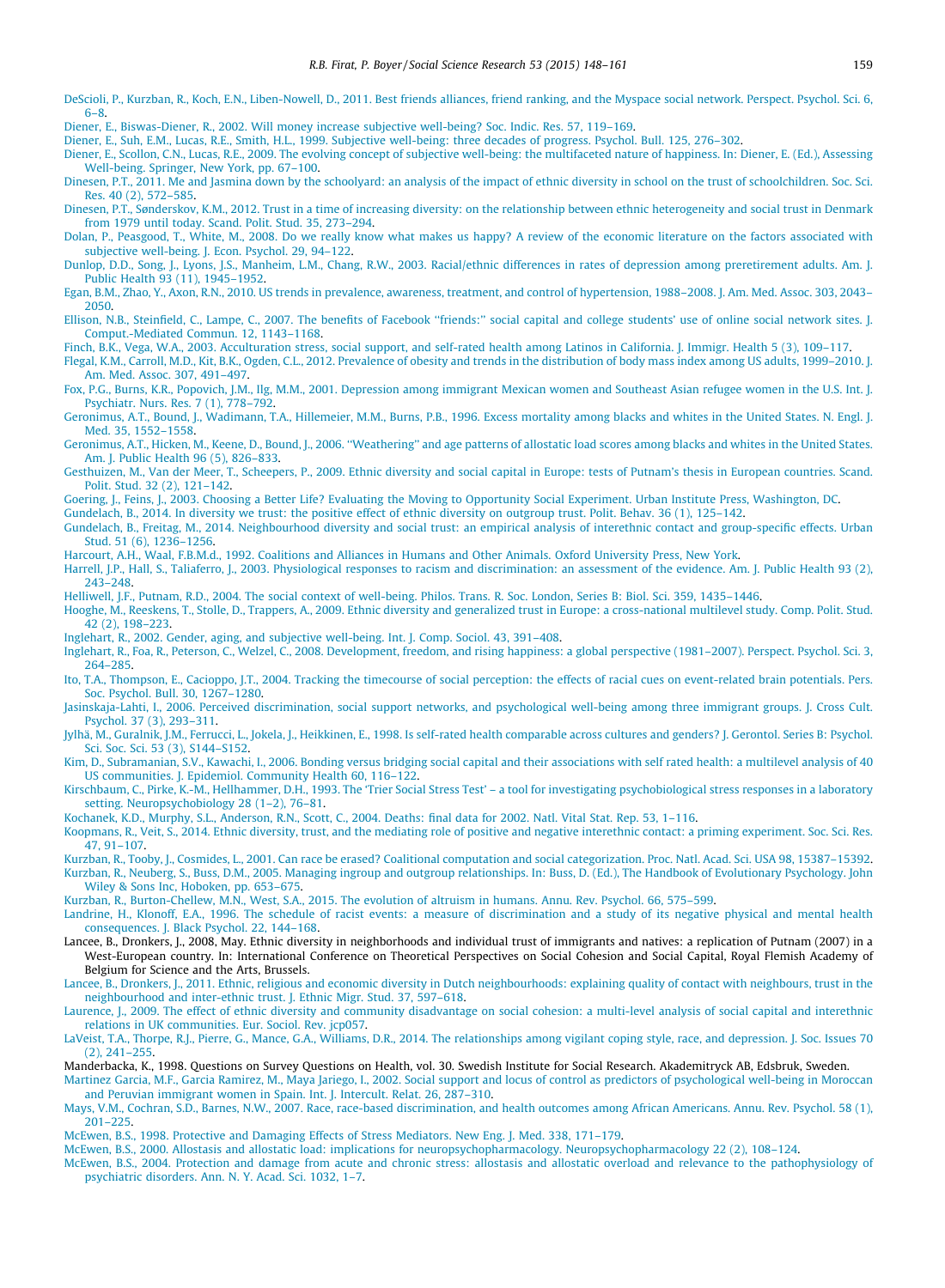<span id="page-12-0"></span>[McEwen, B.S., 2005. Stressed or stressed out: what is the difference? J. Psychiatry Neurosci. 30 \(5\), 315](http://refhub.elsevier.com/S0049-089X(15)00096-4/h9085).

[McEwen, B.S., Stellar, E., 1993. Stress and the individual. Mechanisms leading to disease. Arch. Intern. Med. 153 \(18\), 2093–2101](http://refhub.elsevier.com/S0049-089X(15)00096-4/h9090).

- [Mendes, W.B., Blascovich, J., Lickel, B., Hunter, S., 2002. Challenge and threat during social interactions with White and Black men. Pers. Soc. Psychol. Bull.](http://refhub.elsevier.com/S0049-089X(15)00096-4/h0320) [28, 939–952](http://refhub.elsevier.com/S0049-089X(15)00096-4/h0320).
- [Mendes, W.B., Gray, H.M., Mendoza-Denton, R., Major, B., Epel, E.S., 2007. Why egalitarianism might be good for your health physiological thriving during](http://refhub.elsevier.com/S0049-089X(15)00096-4/h0325) [stressful intergroup encounters. Psychol. Sci. 18, 991–998](http://refhub.elsevier.com/S0049-089X(15)00096-4/h0325).
- [Mizrahi, T., Rosenthal, B.B., 2001. Complexities of coalition building: leaders' successes, strategies, struggles, and solutions. Soc. Work 46, 63–78.](http://refhub.elsevier.com/S0049-089X(15)00096-4/h0330)
- [Morales, L.S., Lara, M., Kington, R.S., Valdez, R.O., Escarce, J.J., 2002. Socioeconomic, cultural, and behavioral factors affecting Hispanic health outcomes. J.](http://refhub.elsevier.com/S0049-089X(15)00096-4/h0335) [Health Care Poor Underserved 13 \(4\), 477.](http://refhub.elsevier.com/S0049-089X(15)00096-4/h0335)
- [Mossakowski, K.N., 2003. Coping with perceived discrimination: does ethnic identity protect mental health? J. Health Soc. Behav. 44 \(3\), 318](http://refhub.elsevier.com/S0049-089X(15)00096-4/h0340).
- [Navarro, V., 1990. Race or class versus race and class: mortality differentials in the United States. Lancet 336, 1238–1240](http://refhub.elsevier.com/S0049-089X(15)00096-4/h0345).
- [Nazroo, J.Y., 2003. The structuring of ethnic inequalities in health: economic position, racial discrimination, and racism. Am. J. Public Health 93](http://refhub.elsevier.com/S0049-089X(15)00096-4/h0350) (2), 277–284. [Nazroo, J.Y., Williams, D.R., 2006. The social determination of ethnic/racial inequalities in health. Soc. Determ. Health 2, 238–266.](http://refhub.elsevier.com/S0049-089X(15)00096-4/h0355)
- [Neuberg, S.L., Cottrell, C.A., 2008. Managing the threats and opportunities afforded by human sociality. Group Dyn.: Theory, Res., Pract. 12, 63–72.](http://refhub.elsevier.com/S0049-089X(15)00096-4/h0360)
- [Omi, M., Winant, H.A., 1994. Racial Formation in the United States: From the 1960s to the 1990s. Routledge, New York](http://refhub.elsevier.com/S0049-089X(15)00096-4/h0365).
- [Oyserman, D., Smith, G.C., Elmore, K., 2014. Identity-based motivation: implications for health and health disparities. J. Soc. Issues 70, 206–225.](http://refhub.elsevier.com/S0049-089X(15)00096-4/h0370)
- [Page-Gould, E., Mendoza-Denton, R., Tropp, L.R., 2008. With a little help from my cross-group friend: reducing anxiety in intergroup contexts through cross](http://refhub.elsevier.com/S0049-089X(15)00096-4/h0375)[group friendship. J. Pers. Soc. Psychol. 95, 1080.](http://refhub.elsevier.com/S0049-089X(15)00096-4/h0375)
- [Page-Gould, E., Mendes, W.B., Major, B., 2010a. Intergroup contact facilitates physiological recovery following stressful intergroup interactions. J. Exp. Soc.](http://refhub.elsevier.com/S0049-089X(15)00096-4/h0380) [Psychol. 46, 854–858.](http://refhub.elsevier.com/S0049-089X(15)00096-4/h0380)
- [Page-Gould, E., Mendoza-Denton, R., Alegre, J.M., Siy, J.O., 2010b. Understanding the impact of cross-group friendship on interactions with novel](http://refhub.elsevier.com/S0049-089X(15)00096-4/h0385) outgroup [members. J. Pers. Soc. Psychol. 98, 775.](http://refhub.elsevier.com/S0049-089X(15)00096-4/h0385)
- [Page-Gould, E., Mendoza-Denton, R., Mendes, W.B., 2014. Stress and coping in interracial contexts: the influence of race-based rejection sensitivity and](http://refhub.elsevier.com/S0049-089X(15)00096-4/h0390) [cross-group friendship in daily experiences of health: stress and coping in interracial contexts. J. Soc. Issues 70 \(2\), 256–278.](http://refhub.elsevier.com/S0049-089X(15)00096-4/h0390)
- [Paradies, Y., 2006. A systematic review of empirical research on self-reported racism and health. Int. j. Epidemiol. 35 \(4\), 888–901.](http://refhub.elsevier.com/S0049-089X(15)00096-4/h9100)
- [Pascoe, E.A., Smart Richman, L., 2009a. Perceived discrimination and health: a meta-analytic review. Psychol. Bull. 135 \(4\), 531–554.](http://refhub.elsevier.com/S0049-089X(15)00096-4/h0395)
- [Pascoe, E.A., Smart Richman, L., 2009b. Perceived discrimination and health: a meta-analytic review. Psychol. Bull. 135, 531](http://refhub.elsevier.com/S0049-089X(15)00096-4/h0400).
- [Pearson, J.A., Geronimus, A.T., 2011. Race/ethnicity, socioeconomic characteristics, coethnic social ties, and health: evidence from the national Jewish](http://refhub.elsevier.com/S0049-089X(15)00096-4/h9105) [population survey. Am. J. Public Health 101 \(7\), 1314.](http://refhub.elsevier.com/S0049-089X(15)00096-4/h9105)
- [Pettigrew, T.F., 1997. Generalized intergroup contact effects on prejudice. Pers. Soc. Psychol. Bull. 23, 173–185.](http://refhub.elsevier.com/S0049-089X(15)00096-4/h0405)
- Pettigrew, T.F., Tropp, L.R., 2000. Does intergroup contact reduce prejudice: recent meta-analytic findings. In: Oskamp, Stuart (Ed.), Reducing Prejudice and Discrimination. The Claremont Symposium on Applied Social Psychology, vol. ix. Lawrence Erlbaum Associates Publishers, Mahwah, NJ, US, 353 pp (pp. 93–114).
- [Pettigrew, T.F., Tropp, L.R., Wagner, U., Christ, O., 2011. Recent advances in intergroup contact theory. Int. J. Intercult. Relat. 35 \(3\), 271–280.](http://refhub.elsevier.com/S0049-089X(15)00096-4/h0415)
- [Pichler, F., 2006. Subjective quality of life of young Europeans. Feeling happy but who knows why? Soc. Indic. Res. 75, 419–444.](http://refhub.elsevier.com/S0049-089X(15)00096-4/h0420)
- [Pickett, J.T., Chiricos, T., Golden, K.M., Gertz, M., 2012. Reconsidering the relationship between perceived neighborhood racial composition and](http://refhub.elsevier.com/S0049-089X(15)00096-4/h0425) whites' [perceptions of victimization risk: do racial stereotypes matter? Criminology 50 \(1\), 145–186.](http://refhub.elsevier.com/S0049-089X(15)00096-4/h0425)
- [Pietraszewski, D., Cosmides, L., Tooby, J., 2014. The content of our cooperation, not the color of our skin: an alliance detection system regulates](http://refhub.elsevier.com/S0049-089X(15)00096-4/h0430) [categorization by coalition and race, but not sex. PLoS One 9, 1–19](http://refhub.elsevier.com/S0049-089X(15)00096-4/h0430).
- [Pinquart, M., Sörensen, S., 2000. Influences of socioeconomic status, social network, and competence on subjective well-being in later life: a meta-analysis.](http://refhub.elsevier.com/S0049-089X(15)00096-4/h0435) [Psychol. Aging 15, 187.](http://refhub.elsevier.com/S0049-089X(15)00096-4/h0435)
- [Portes, A., Vickstrom, E., 2011. Diversity, social capital, and cohesion. Annu. Rev. Sociol. 37, 461–479](http://refhub.elsevier.com/S0049-089X(15)00096-4/h0440).
- [Pumariega, A.J., Rothe, E., Pumariega, J.B., 2005. Mental health of immigrants and refugees. Community Ment. Health J. 41 \(5\), 581–597](http://refhub.elsevier.com/S0049-089X(15)00096-4/h0445).
- [Putnam, R.D., 2007. E Pluribus Unum: diversity and community in the twenty-first century the 2006. Johan Skytte Prize Lecture. Scand. Polit. Stud. 30,](http://refhub.elsevier.com/S0049-089X(15)00096-4/h0450) 137–
- [174.](http://refhub.elsevier.com/S0049-089X(15)00096-4/h0450)
- [Richeson, J.A., Shelton, J.N., 2003. When prejudice does not pay effects of interracial contact on executive function. Psychol. Sci. 14, 287–290.](http://refhub.elsevier.com/S0049-089X(15)00096-4/h0455)
- [Richeson, J.A., Trawalter, S., Shelton, J.N., 2005. African Americans' implicit racial attitudes and the depletion of executive function after interracial](http://refhub.elsevier.com/S0049-089X(15)00096-4/h0460) [interactions. Soc. Cogn. 23, 336–352.](http://refhub.elsevier.com/S0049-089X(15)00096-4/h0460)
- [Ryff, C.D., Keyes, C.L., Hughes, D.L., 2003. Status inequalities, perceived discrimination, and eudaimonic well-being: do the challenges of minority life hone](http://refhub.elsevier.com/S0049-089X(15)00096-4/h0465) [purpose and growth? J. Health Soc. Behav. 44, 275–291](http://refhub.elsevier.com/S0049-089X(15)00096-4/h0465).
- [Sampson, R.J., Morenoff, J.D., Raudenbush, S., 2005. Social anatomy of racial and ethnic disparities in violence. J. Inf. 95, 224–232.](http://refhub.elsevier.com/S0049-089X(15)00096-4/h0470)
- [Sanders-Phillips, K., Kliewer, W., Tirmazi, T., Nebbitt, V., Carter, T., Key, H., 2014. Perceived racial discrimination, drug use, and psychological distress in](http://refhub.elsevier.com/S0049-089X(15)00096-4/h9110) [African American youth: a pathway to child health disparities. J. Soc. Issues 70 \(2\), 279–297](http://refhub.elsevier.com/S0049-089X(15)00096-4/h9110).
- [Savelkoul, M., Gesthuizen, M., Scheepers, P., 2011. Explaining relationships between ethnic diversity and informal social capital across European countries](http://refhub.elsevier.com/S0049-089X(15)00096-4/h0475) [and regions: tests of constrict, conflict and contact theory. Soc. Sci. Res. 40 \(4\), 1091–1107](http://refhub.elsevier.com/S0049-089X(15)00096-4/h0475).
- [Sellers, R.M., Shelton, J.N., 2003. The role of racial identity in perceived racial discrimination. J. Pers. Soc. Psychol. 84 \(5\), 1079–1092.](http://refhub.elsevier.com/S0049-089X(15)00096-4/h0480)
- [Seyfarth, R.M., Cheney, D.L., 2012. The evolutionary origins of friendship. Annu. Rev. Psychol. 63, 153–177.](http://refhub.elsevier.com/S0049-089X(15)00096-4/h0485)
- [Sidanius, J., Pratto, F., 1999. Social Dominance: An Intergroup Theory of Social Oppression and Hierarchy. Cambridge University Press, Cambridge](http://refhub.elsevier.com/S0049-089X(15)00096-4/h0490).
- [Silove, D., Steel, Z., Watters, C., 2000. Policies of deterrence and the mental health of asylum seekers. J. Am. Med. Assoc. 284, 604–611](http://refhub.elsevier.com/S0049-089X(15)00096-4/h0495).
- [Stafford, M., Marmot, M., 2003. Neighbourhood deprivation and health: does it affect us all equally? Int. J. Epidemiol. 32, 357–366](http://refhub.elsevier.com/S0049-089X(15)00096-4/h0500).
- [Stolle, D., Harell, A., 2013. Social capital and ethno-racial diversity: learning to trust in an immigrant society. Polit. Stud. 61 \(1\), 42–66.](http://refhub.elsevier.com/S0049-089X(15)00096-4/h9115)
- [Stolle, D., Soroka, S., Johnston, R., 2008. When does diversity erode trust? Neighbourhood diversity, interpersonal trust and the mediating effect](http://refhub.elsevier.com/S0049-089X(15)00096-4/h0505) of social [interaction. Polit. Stud. 56, 57–75](http://refhub.elsevier.com/S0049-089X(15)00096-4/h0505).
- [Stolle, D., Petermann, S., Schmid, K., Schönwälder, K., Hewstone, M., Vertovec, S., Schmitt, T., Heywood, J., 2013. Immigration-related diversity](http://refhub.elsevier.com/S0049-089X(15)00096-4/h0510) and trust in [German cities: the role of intergroup contact. J. Elections, Public Opin. Parties 23 \(3\), 279–298.](http://refhub.elsevier.com/S0049-089X(15)00096-4/h0510)
- [Storch, G., Poutska, F., 2000. Mental disorders in hospitalized children of migrant families from the Mediterranean. Prax. Kinderpsychol. Kinderpsychiatr. 49,](http://refhub.elsevier.com/S0049-089X(15)00096-4/h0515) [199–208.](http://refhub.elsevier.com/S0049-089X(15)00096-4/h0515)
- [Tajfel, H., 1982. Social Identity and Intergroup Relations. Cambridge University Press, Cambridge.](http://refhub.elsevier.com/S0049-089X(15)00096-4/h0520)
- [Tajfel, H., Turner, J.C., 1985. The social identity theory of intergroup behavior. In: Worchel, S., Austin, W. \(Eds.\), Psychology of Intergroup Relations. Nelson-](http://refhub.elsevier.com/S0049-089X(15)00096-4/h0525)[Hall, Chicago, pp. 7–24](http://refhub.elsevier.com/S0049-089X(15)00096-4/h0525).
- [Thoits, P.A., Hewitt, L.N., 2001. Volunteer work and well-being. J. Health Soc. Behav. 42, 115–131](http://refhub.elsevier.com/S0049-089X(15)00096-4/h0530).
- [Tooby, J., Cosmides, L., 2010. Groups in mind: the coalitional roots of war and morality. In: Høgh- Olesen, H. \(Ed.\), Human Morality & Sociality: Evolutionary](http://refhub.elsevier.com/S0049-089X(15)00096-4/h0535) [& Comparative Perspectives. Palgrave MacMillan, New York, pp. 191–234.](http://refhub.elsevier.com/S0049-089X(15)00096-4/h0535)
- Uslaner, E.M., 2006. Does Diversity Drive Down Trust? (No. 69.2006). Nota di Lavoro, Fondazione Eni Enrico Mattei.
- [Uslaner, E.M., 2011. Trust, diversity, and segregation in the United States and the United Kingdom. Comp. Sociol. 10 \(2\), 221–247](http://refhub.elsevier.com/S0049-089X(15)00096-4/h0545).
- [Wagner, U., Hewstone, M., Machleit, U., 1989. Contact and prejudice between Germans and Turks: a correlational study. Human Relat. 42, 561–574.](http://refhub.elsevier.com/S0049-089X(15)00096-4/h0550)
- [Wickes, R., Zahnow, R., White, G., Mazerolle, L., 2014. Ethnic diversity and its impact on community social cohesion and neighborly exchange. J. Urban](http://refhub.elsevier.com/S0049-089X(15)00096-4/h0555) [Affairs 36 \(1\), 51–78.](http://refhub.elsevier.com/S0049-089X(15)00096-4/h0555)
- [Williams, D.R., 2012. Miles to Go before We Sleep Racial Inequities in Health. J. Health Soc. Behav. 53 \(3\), 279–295](http://refhub.elsevier.com/S0049-089X(15)00096-4/h9120).